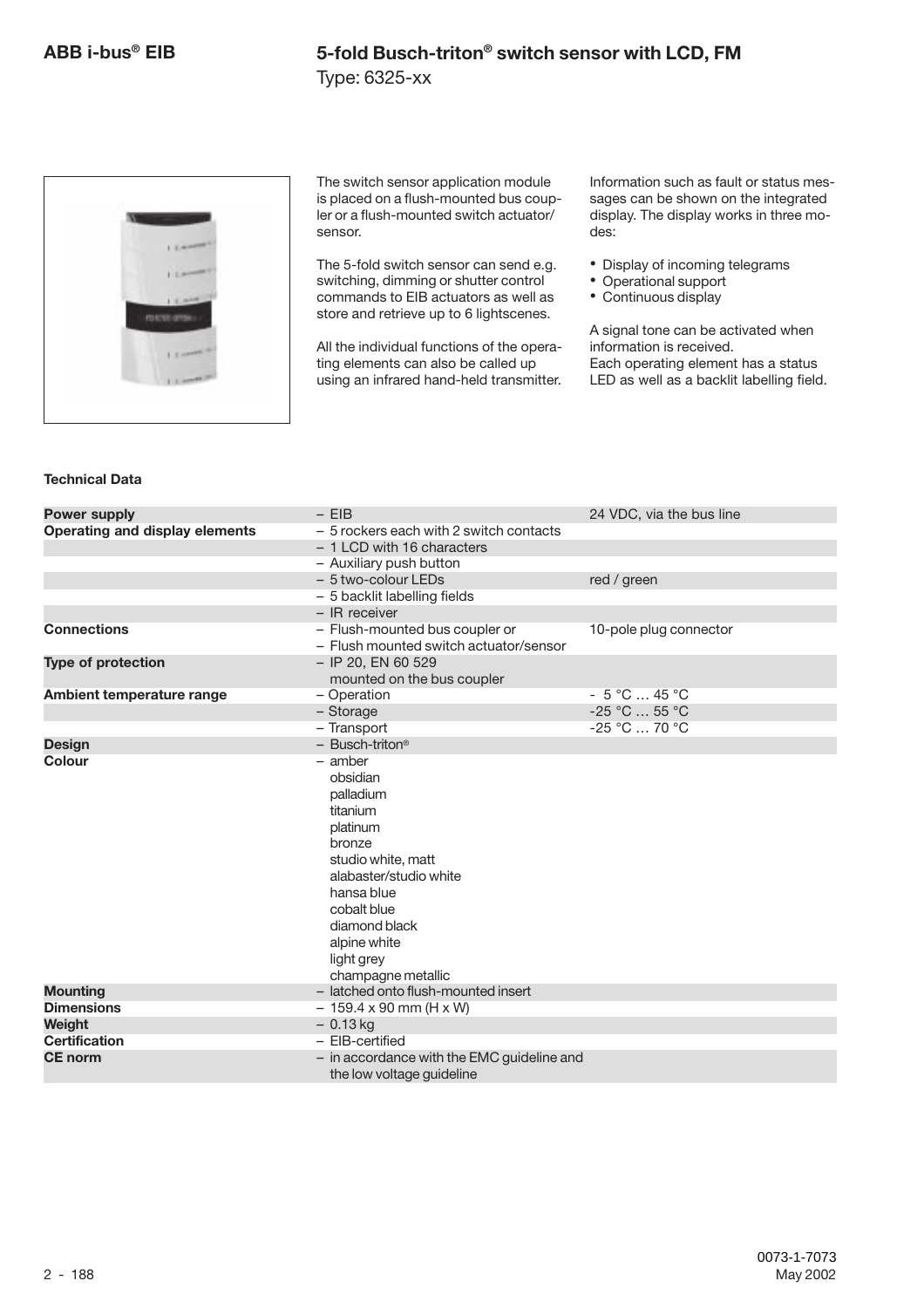| <b>Application programs</b>                          | Number of<br>communication objects | Max. number of<br>group addresses | Max. number of<br>associations |
|------------------------------------------------------|------------------------------------|-----------------------------------|--------------------------------|
| For bus coupler FM:                                  |                                    |                                   |                                |
| IR LCD Switch Dim Shu. Lightscene /2                 | 18                                 | 21                                | 21                             |
| IR LCD Switch Dim Shu. /1                            | 18                                 | 18                                | 18                             |
|                                                      |                                    |                                   |                                |
| For Switch actuator / -sensor:                       |                                    |                                   |                                |
| IR LCD Switch Dim Shutter Lightscene /1              | 18                                 | 21                                | 21                             |
| IR LCD Switch Dim Shutter /2                         | 18                                 | 18                                | 18                             |
|                                                      |                                    |                                   |                                |
| For 1-fold switch-/dimmactuator, FM:*                |                                    |                                   |                                |
| Switch Dim Shutter Flex. allaocation Logic Status /3 | 10                                 | 16                                | 21                             |

**\*** A detailed description of the applications for the flush-mounted, compact devices can be found in the technical manual, chapter "Sensor/actuator combinations, FM"

#### **Wiring diagram**



**1** Bus terminal **2** Application module **3** 10-pole plug

**Note** When installing two Busch-triton*®* switch sensors horizontally, a distance of 112 mm is recommended (using 2 flush-type spacers e.g. 2 x Kaiser spacers 91).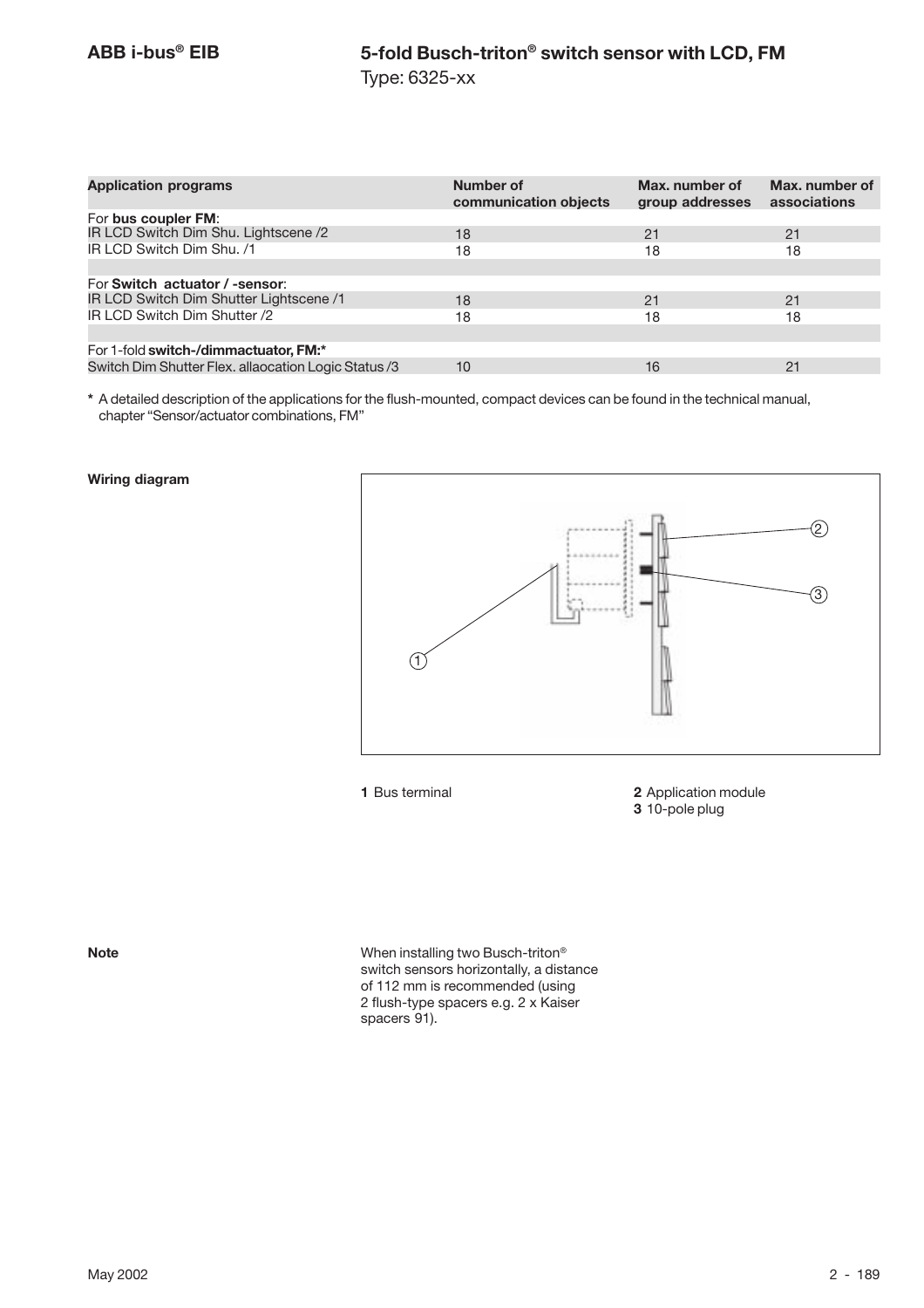**IR LCD Switch Dim Shu. Lightscene /2**



#### **Selection in ETS2**

– ABB

 $L$ Push Button triton  $L$ Push button, 5-fold The application program is specifically for the 5-fold Busch-triton® switch sensor application module in connection with a flush-mounted bus coupler.

The Busch-triton® switch sensor can be used for switching, dimming and shutter control as well as for controlling lightscenes. Various parameters and communication objects can be used for the rockers depending on the setting selected in the parameters "Number of lightscenes" and "Lightscenes are available".

Four lightscenes are available in the default setting which can be retrieved via rockers 4 and 5. By changing the parameter "Lightscenes are available", the other rockers can also be used for controlling lightscenes.

The rockers of the Busch-triton® switch sensor which are not used for controlling lightscenes each have the same set of parameters. With the parameter "Operation mode of the rocker", the basic switching, dimming or shutter control function can be selected. Depending on this setting, different parameters and objects are available for the rockers. There is a common parameter "Push button action interpreted as long from" for all the rockers that are used for dimming or shutter control. Normally the switch sensor detects a long push button action if a rocker is pressed for longer than 400 ms.

#### **Backlighting**

The backlit text fields display the functions of the rockers even in the dark. Using the communication object "Backlighting/LED", the backlighting and status LEDs can if required be switched on or off.

The auxiliary push button can also be used for manual switching. The parameter "Function of auxiliary push button" must be set to "Backlighting and LED on/off". When the auxiliary push button is pressed, not only is the lighting of the switch sensor switched on or off but a telegram is sent via the communication object "Backlighting/ LED". It is therefore possible to switch on the lighting for several Busch-triton® switch sensors at the same time via a common group address.

By default, the backlighting switches on after bus voltage recovery. This can

also be changed via the parameter "Behaviour of text field illumination...".

#### IR

In addition to using the rockers, the Busch-triton® switch sensor can also be controlled remotely via an infrared hand-held transmitter. The five rockers and the auxiliary push button can be assigned to the white or blue infrared area of the hand-held transmitter. The relevant setting must then be selected via the slide switch on the hand-held transmitter. The MEMO button on the transmitter corresponds to the function of the auxiliary push button on the Busch-triton® switch sensor.

#### LCD

When two lightscenes are used, the display of the Busch-triton® switch sensor can represent the values of three different communication objects. If four or six lightscenes are used, there are five communication objects available for the display.

In order to display switching states, relative variables such as brightness values, physical variables such as temperature values, the current time or date, it is possible to parameterise the object value for each LCD object from 1 bit to 3 bytes.

The input of the display text and several further settings is carried out using the Busch LCD management software. This software is available free of charge on the EIB CD-ROM/diskette. The function of the software is described in the Software/visualisation chapter. When entering the settings, you should ensure that the data (objects) of ETS2 and the display management software match.

#### **Switch**

In the default setting of the Busch-triton® switch sensor, there are two 1 bit communication objects available for each of the rockers that are not used for lightscene control so that they can carry out switching operations. For simple applications, it is also possible to set the parameter "Number of switch functions" so that the rocker only has one communication object.

The parameter "Working mode of the rocker" determines which value the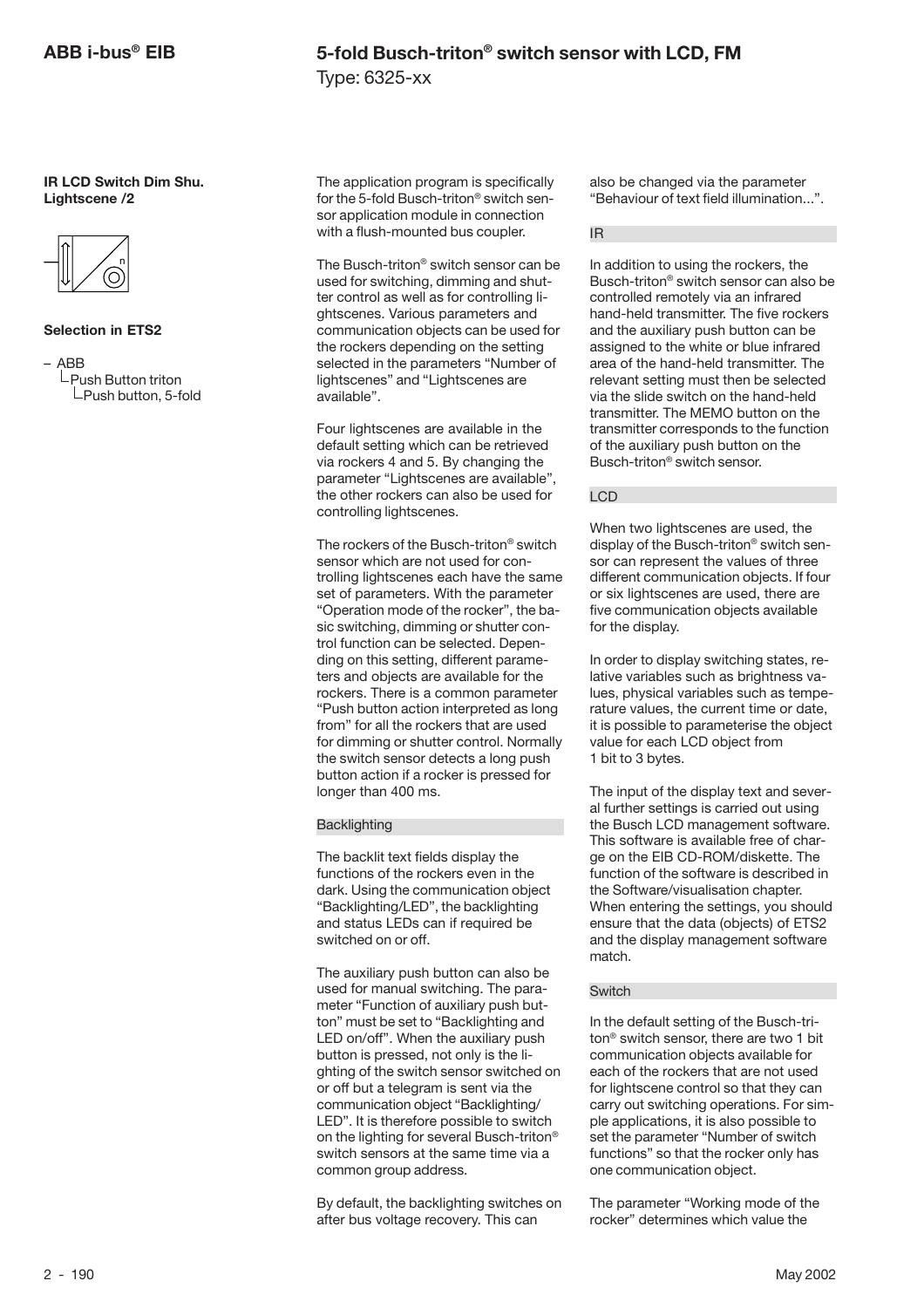switch sensor sends when the left or the right side of the rocker is pressed.

#### Dim

If the operation mode of the rocker is set to "dimming sensor", the rocker has the communication objects "Rocker ... -short" for switching and "Rocker ... -long" for dimming.

When carrying out a switching operation, the rocker can either be pressed on the left, on the right or in the middle. The switch sensor always toggles in this case.

For dimming, it is determined via the parameter "Dimming direction" which side of the rocker must be pressed and held down in order to dim up or down. When the rocker is released, the switch sensor sends the telegram "Stop dimming".

#### **Shutter**

If the operation mode of the rocker is set to "shutter sensor", the switch sensor sends "Move shutter up/down" telegrams when it is pressed for a long period on either the left or right hand side. If the rocker is pressed on either side for a short period, it sends "Adjust lamella/stop" telegrams.

The parameter "Shutter direction" determines which side of the rocker must be pressed in order to move the shutter up or down.

#### LED

If the backlighting of the text fields is switched on, the LEDs can be selected for use either as an orientation light or for status display with the parameter "Operation mode of LED".

It is possible to assign the colours (red or green) of the object values "0" or "1" for the LEDs that are used for status display.

If used as an orientation light, the LED can either glow always red or always green or can also be switched off.

#### **Lightscenes**

In lightscene mode, up to six scenes with up to six different groups of actuators can be controlled without special lightscene modules.

The lightscenes can be preset via the device parameters. The user can then individually reassign parameters as required while the installation is in operation. The auxiliary push button is used for storing new lightscenes (parameters). To do this, the parameter "Function of auxiliary push button" must be set to "Storage of lightscenes". To be able to use this function, the correct transmitting group addresses and flags must be assigned to the actuators.

The lightscenes are designed according to the following process.

- 1.The number of lightscenes and their respective rocker assignment can be set in the "General" parameter window.
- 2. For each of the groups of actuators A ... F, it must be determined with the parameter "Type of actuator group ..." whether they use 1 bit communication objects (switch or shutter actuators) or 8 bit communication objects (dimming actuators). Depending on this setting, the ETS2 program displays various parameters and communication objects. Communication objects

12 ... 17 are used for the control of actuator groups A ... F.

- 3. For each of the lightscenes, values can be preset for the actuator groups on their own parameter page.
- 4. The rockers that are not used for lightscenes are available for switching, dimming or shutter control. The parameter setting "no function/display operation" must be selected for unassigned rockers.

If one rocker is used for recalling lightscenes, the LED indicates which side of the rocker has been pressed. It glows green when the left side is pressed and red when the right side is pressed.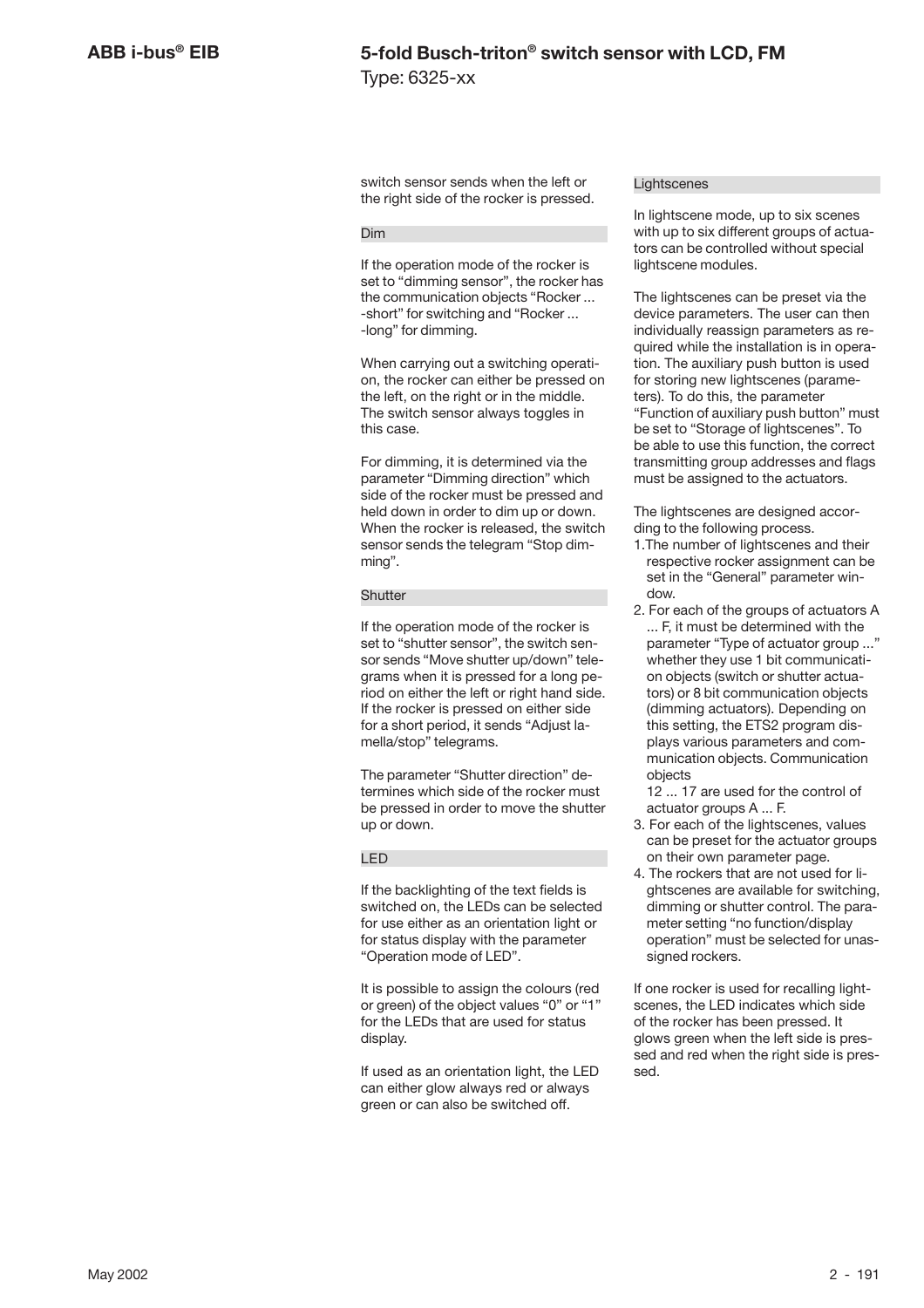#### Application example:

In a training room, there are three groups of luminaires above the seminar participants (lamps 1, 2 and 3) and one group of luminaires (lamp 4) above the lecture area. The room can be made darker using two electrically driven shutters.

From door 1, it should be possible to individually switch and dim the lamps above the seminar participants and the lamps in the lecture area. It should also be possible to recall two lightscenes (base lighting and OFF).

From door 2, it should be possible to switch and dim the lamps in the lecture area, operate the shutters separately and recall four lightscenes (base lighting, OFF, lecture without projection and lecture with projection).

Two 5-fold Busch-triton® switch sensors, four switch/dimming actuators and two shutter actuators are used.

The Busch-triton® switch sensor at door 1 has the following parameter settings: Number of lightscenes:  $\mathcal{D}$ Lightscenes are available: Rocker 5 Function of the auxiliary push button: storage of lightscenes Operation mode of rocker 1: dimming sensor Operation mode of rocker 2: dimming sensor Operation mode of rocker 3: dimming sensor Operation mode of rocker 4: dimming sensor Operation mode of rocker 5: Rocker is assigned two lightscenes IR area: white Type of actuator group A: dimming actuator (8 bit) Type of actuator group B: dimming actuator (8 bit) Type of actuator group C: dimming actuator (8 bit) Type of actuator group E: switch or shutter actuator (1 bit) Type of actuator group F: switch or shutter actuator (1 bit)

The 1 bit and 4 bit communication objects of rockers 1 .. 4 are linked with the corresponding objects of actuators for lamps 1 ... 4. The 1 byte communication objects of actuator groups A ... D are linked with the 1 byte objects of the dimming actuators and the 1 bit communication objects of actuator groups E ... F are linked with the 1 bit objects of the shutter actuators.

The Busch-triton® switch sensor at door 2 has the following parameter settings: Number of lightscenes: 4 Lightscenes are available: Rockers 4 and 5 Function of auxiliary push button: storage of lightscenes Operation mode of rocker 1: dimming sensor Operation mode of rocker 2: shutter sensor Operation mode of rocker 3: shutter sensor Operation mode of rocker 4: Rocker is assigned two lightscenes Operation mode of rocker 5: Rocker is assigned two lightscenes IR area: blue Type of actuator group A: dimming actuator (8 bit) Type of actuator group B: dimming actuator (8 bit) Type of actuator group C: dimming actuator (8 bit) Type of actuator group E: switch or shutter actuator (1 bit) Type of actuator group F: switch or shutter actuator (1 bit)

The 1 bit and 4 bit communication objects of rocker 1 are linked with the objects of the actuator for lamp 4. The 1 bit communication objects for rockers 2 and 3 are linked with the objects of the shutter actuators. The 1 byte communication objects of the actuator groups A

... D are linked with the 1 byte objects of the dimming actuators while the 1 bit communication objects of the actuator groups E ... F are linked with the 1 bit objects of the shutter actuators. Due to the fact that different IR areas are assigned for the two Busch-triton® switch sensors, the lecturer can operate all the functions comfortably from any position.

The various preset options of the ac-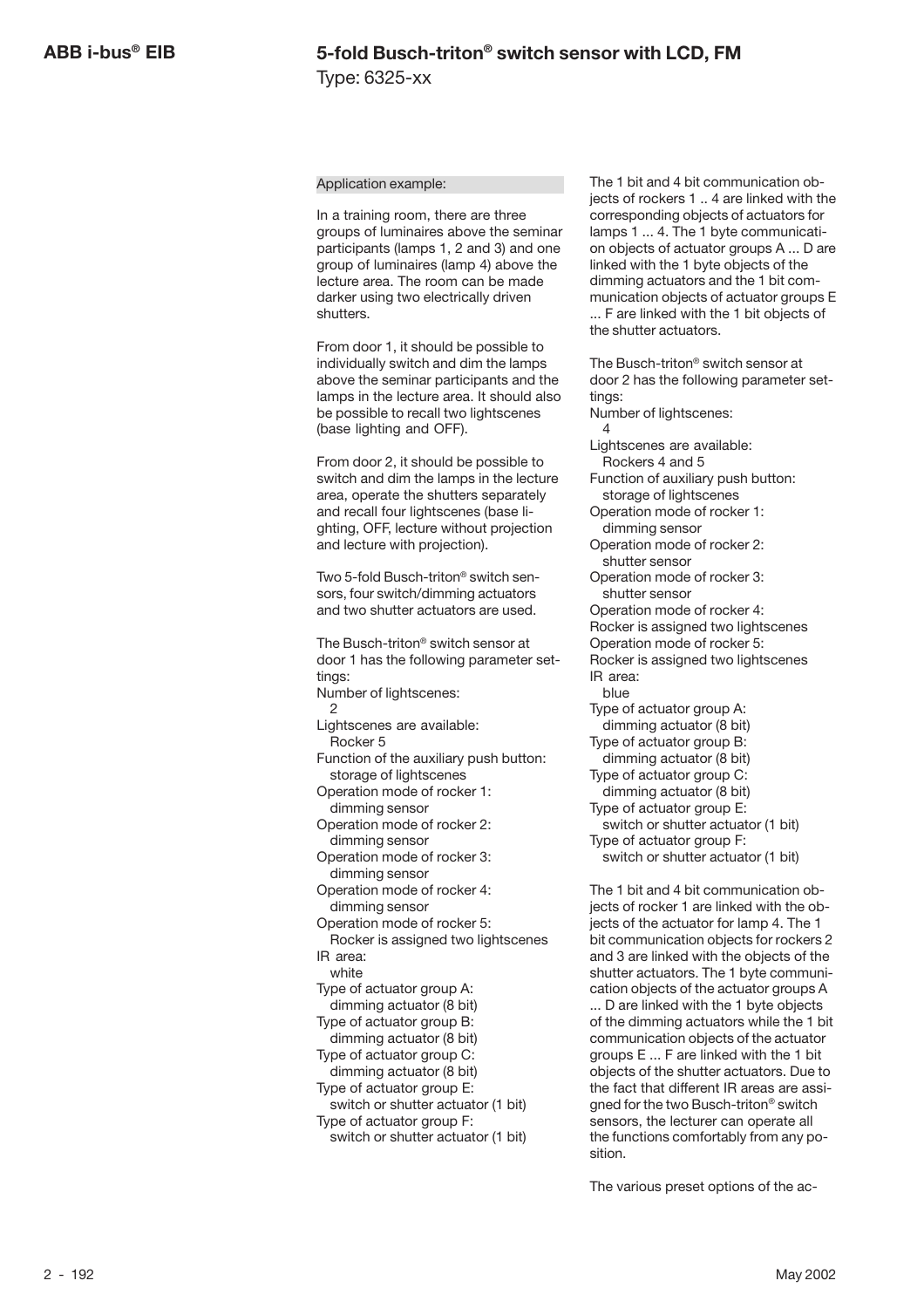tuator groups for lightscenes 1 and 2 (switch sensor - door 1) or 1 ... 4 (switch sensor - door 2) can still be corrected at a later date. Possible combinations are for example: Lightscene 1: Base lighting Actuator group A: 80%, Actuator group B: 80%, Actuator group C: 80%, Actuator group D: 80%, Actuator group E: UP, Actuator group F: UP Lightscene 2: OFF Actuator group A: 0%, Actuator group B: 0%, Actuator group C: 0%, Actuator group D: 0%, Actuator group E: UP, Actuator group F: UP Lightscene 3: Lecture without projection Actuator group A: 70%, Actuator group B: 70%, Actuator group C: 70%, Actuator group D: 95%, Actuator group E: UP, Actuator group F: UP Lightscene 4: Lecture with projection Actuator group A: 40%, Actuator group B: 40%, Actuator group C: 40%. Actuator group D: 20%, Actuator group E: DOWN, Actuator group F: DOWN

The preset options of the actuator groups can be individually reassigned by the customer while the installation is in operation. A prerequisite for this is that the read flags should be set for the communication objects of the dimmers. The read flag should not be set for the shutter actuators and the fourth rocker of the second switch sensor so that the motors are not accidentally put in motion during the storing of lightscenes.

The definition of the lightscenes follows the steps below.

- 1.The required values of the lamps are set via the rockers of the switch sensor or via the infrared hand-held transmitter.
- 2.The auxiliary push button of the switch sensor is pressed in order to prepare for the storing of lightscenes. The LEDs of the switch sensor glow orange to indicate this.
- 3.The rocker that is to recall this lightscene later is pressed.
- 4.The Busch-triton® switch sensor sends a "Read value" telegram for each of the groups of actuators and stores the 1 byte values of the dimming actuators.
- 5.After storing the values, the LEDs glow either red or green.

In order to have a clear assignment of the switch sensor's LEDs to the dimming actuators even when lightscenes are being used, the 1 bit communication objects of the dimming actuators can be used for status display. For this purpose, the transmission flags are set for the 1 bit communication objects of the dimming actuators and the objects are linked with the LEDs. The correct assignment of the transmitting group addresses i.e. the group addresses which ETS2 displays as the first group address of an object should be observed.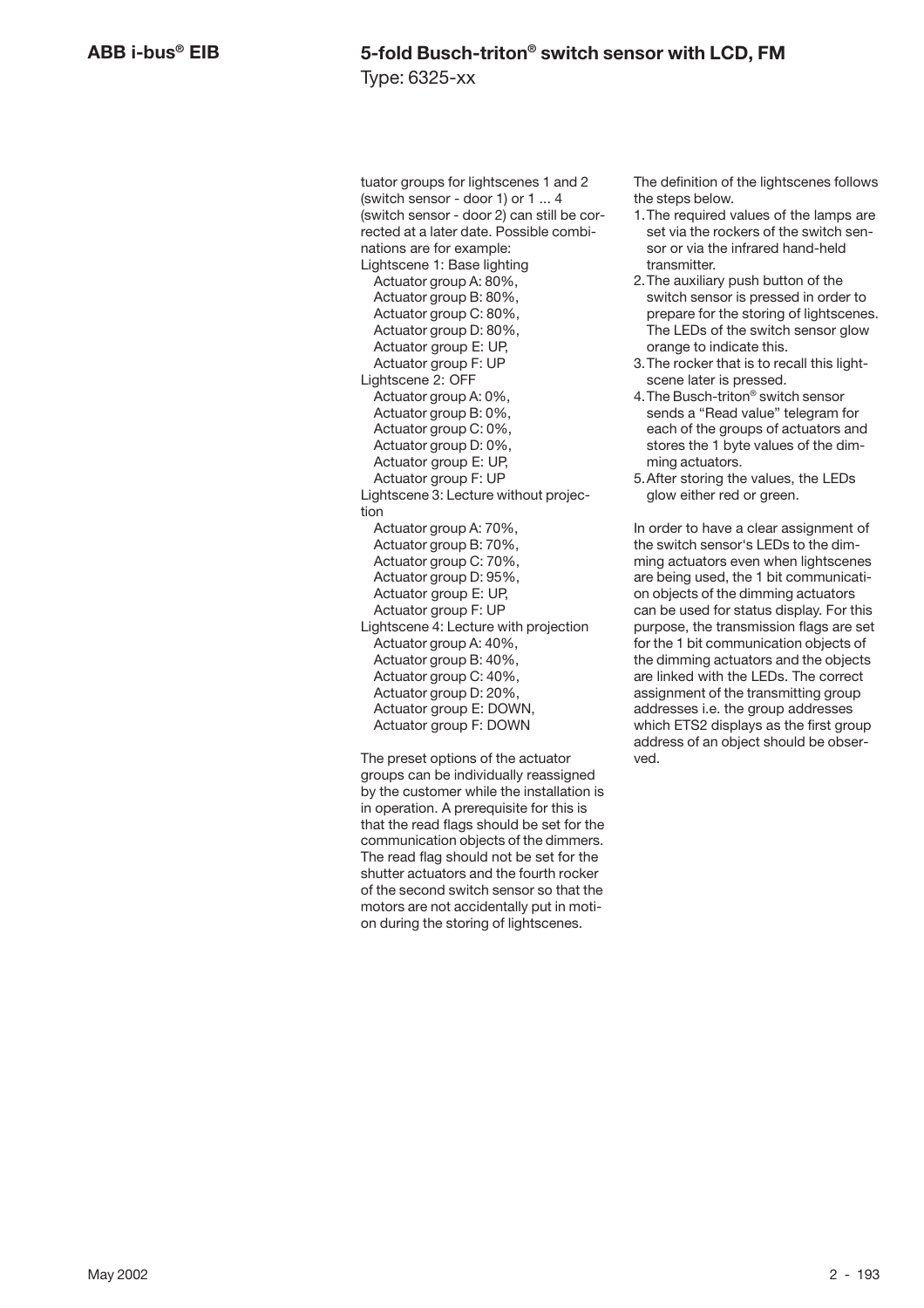Type: 6325-xx

#### **Communication objects**

for switch sensor with two switch functions, 3 byte object value and 4 lightscenes on rockers 4 and 5

#### **Communication objects**

for switch sensor with two switch functions and 2 lightscenes on rocker 5

#### **Communication objects**

for switch sensor with two switch functions and 6 lightscenes on rockers 1 to 3

#### **Communication objects**

for 4 lightscenes on rockers 4 and 5 with dimming actuator

#### **Communication objects**

for switch sensor with one switch sensor and 4 lightscenes on rockers 4 and 5

| No.            | <b>Type</b> | Object name      | <b>Function</b> |  |
|----------------|-------------|------------------|-----------------|--|
| 0              | 1 bit       | LCD object 0     | Switch          |  |
| $\mathbf{1}$   | 1 bit       | LCD object 1     | <b>Switch</b>   |  |
| 2              | 1 bit       | LCD object 2     | Switch          |  |
| 3              | 1 bit       | LCD object 3     | Switch          |  |
| 4              | 1 bit       | LCD object 4     | Switch          |  |
| 5              | 1 bit       | Backlighting/LED | Switch          |  |
| 6              | 1 bit       | Rocker 1 left    | Telegr. switch  |  |
| $\overline{7}$ | 1 bit       | Rocker 1 right   | Telegr. switch  |  |
| 8              | 1 bit       | Rocker 2 left    | Telegr. switch  |  |
| 9              | 1 bit       | Rocker 2 right   | Telegr. switch  |  |
| 10             | 1 bit       | Rocker 3 left    | Telegr. switch  |  |
| 11             | 1 bit       | Rocker 3 right   | Telegr. switch  |  |
| 12             | 1 bit       | Actuator group A | Telegr. switch  |  |
| 13             | 1 bit       | Actuator group B | Telegr. switch  |  |
| 14             | 1 bit       | Actuator group C | Telegr. switch  |  |
| 15             | 1 bit       | Actuator group D | Telegr. switch  |  |
| 16             | 1 bit       | Actuator group E | Telegr. switch  |  |
| 17             | 1 bit       | Actuator group F | Telegr. switch  |  |
|                |             |                  |                 |  |
| No.            | <b>Type</b> | Object name      | <b>Function</b> |  |
|                |             |                  |                 |  |
| 3              | 1 bit       | Backlighting/LED | Switch          |  |
| $\overline{4}$ | 1 bit       | Rocker 1 left    | Telegr. switch  |  |
| 5              | 1 bit       | Rocker 1 right   | Telegr. switch  |  |
|                |             |                  |                 |  |

| 4        | 1 bit | Rocker 1 left  | Telegr. switch |  |
|----------|-------|----------------|----------------|--|
| 5        | 1 bit | Rocker 1 right | Telegr. switch |  |
| 6        | 1 bit | Rocker 2 left  | Telegr. switch |  |
|          | 1 bit | Rocker 2 right | Telegr. switch |  |
| 8        | 1 bit | Rocker 3 left  | Telegr. switch |  |
| 9        | 1 bit | Rocker 3 right | Telegr. switch |  |
| 10       | 1 bit | Rocker 4 left  | Telegr. switch |  |
| 11       | 1 bit | Rocker 4 right | Telegr. switch |  |
| $\cdots$ |       |                |                |  |

| No.      | <b>Type</b> | Object name      | <b>Function</b> |
|----------|-------------|------------------|-----------------|
| $\cdots$ |             |                  |                 |
|          | 1 bit       | Backlighting/LED | Switch          |
| 8        | 1 bit       | Rocker 3 left    | Telegr. switch  |
| 9        | 1 bit       | Rocker 3 right   | Telegr. switch  |
| 10       | 1 bit       | Rocker 4 left    | Telegr. switch  |
| 11       | 1 bit       | Rocker 4 right   | Telegr. switch  |
| $\cdots$ |             |                  |                 |

| No.      | <b>Type</b> | <b>Object name</b> | <b>Function</b>          |  |
|----------|-------------|--------------------|--------------------------|--|
| $\cdots$ |             |                    |                          |  |
| 12       | 1 byte      | Actuator group A   | Telegr. brightness value |  |
| 13       | 1 byte      | Actuator group B   | Telegr. brightness value |  |
| 14       | 1 byte      | Actuator group C   | Telegr. brightness value |  |
| 15       | 1 byte      | Actuator group D   | Telegr. brightness value |  |
| 16       | 1 byte      | Actuator group E   | Telegr. brightness value |  |
| 17       | 1 byte      | Actuator group F   | Telegr. brightness value |  |

|          | No. | <b>Type</b> | Object name      | <b>Function</b> |
|----------|-----|-------------|------------------|-----------------|
| $\cdots$ |     |             |                  |                 |
|          | 5   | 1 bit       | Backlighting/LED | Switch          |
|          | 6   | 1 bit       | Rocker 1         | Telegr. switch  |
|          | 8   | 1 bit       | Rocker 2         | Telegr. switch  |
|          | 10  | 1 bit       | Rocker 3         | Telegr. switch  |
| $\cdots$ |     |             |                  |                 |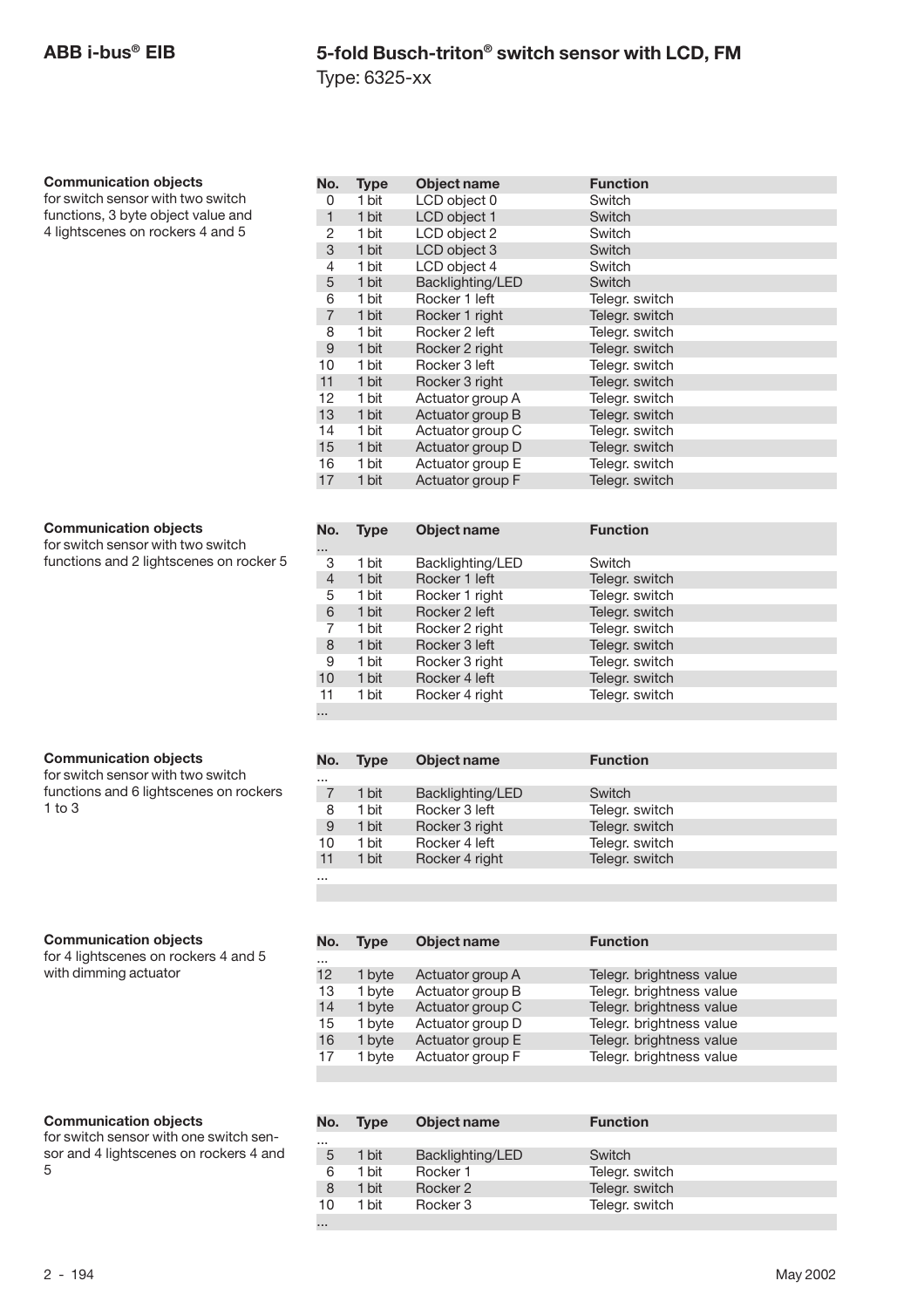Type: 6325-xx

| <b>Communication objects</b>            | No.            | <b>Type</b> | Object name        | <b>Function</b>              |
|-----------------------------------------|----------------|-------------|--------------------|------------------------------|
| for dimming sensor and 4 lightscenes    |                |             |                    |                              |
| on rockers 4 and 5                      | 6              | 1 bit       | Rocker 1 - short   | Telegr. switch               |
|                                         | $\overline{7}$ | 4 bit       | Rocker 1 - long    | Telegr. dimming              |
|                                         | 8              | 1 bit       | Rocker 2 - short   | Telegr. switch               |
|                                         | 9              | 4 bit       | Rocker 2 - long    | Telegr. dimming              |
|                                         | 10             | 1 bit       | Rocker 3 - short   | Telegr. switch               |
|                                         | 11             | 4 bit       | Rocker 3 - long    | Telegr. dimming              |
|                                         | .              |             |                    |                              |
|                                         |                |             |                    |                              |
|                                         |                |             |                    |                              |
| <b>Communication objects</b>            | No.            | <b>Type</b> | <b>Object name</b> | <b>Function</b>              |
| for shutter sensor and 4 lightscenes on |                |             |                    |                              |
| rockers 4 and 5                         | 6              | 1 bit       | Rocker 1 - short   | Telegr. move shutter Up-Down |
|                                         | 7              | 1 bit       | Rocker 1 - long    | Telegr. lamella adj./stop    |
|                                         | 8              | 1 bit       | Rocker 2 - short   | Telegr. move shutter Up-Down |
|                                         | 9              | 1 bit       | Rocker 2 - long    | Telegr. lamella adj./stop    |
|                                         | 10             | 1 bit       | Rocker 3 -short    | Telegr. move shutter Up-Down |
|                                         | 11             | 1 bit       | Rocker 3 - long    | Telegr. lamella adj./stop    |
|                                         |                |             |                    |                              |
|                                         |                |             |                    |                              |
|                                         |                |             |                    |                              |
| <b>Communication objects</b>            | No.            | <b>Type</b> | Object name        | <b>Function</b>              |
| for 1 bit (switching) LCD object value  | 0              | 1 bit       | LCD object 0       | Switch                       |
|                                         | $\mathbf{1}$   | 1 bit       | LCD object 1       | Switch                       |
|                                         | $\overline{2}$ | 1 bit       | LCD object 2       | Switch                       |
|                                         | $\mathbf{3}$   | 1 bit       | LCD object 3       | Switch                       |
|                                         | $\overline{4}$ | 1 bit       | LCD object 4       | Switch                       |
|                                         |                |             |                    |                              |
|                                         |                |             |                    |                              |
|                                         |                |             |                    |                              |
| <b>Communication objects</b>            | No.            | <b>Type</b> | Object name        | <b>Function</b>              |
| for 1 byte (value) LCD object value     | 0              | 1 byte      | LCD object 0       | Value                        |
|                                         | $\mathbf{1}$   | 1 byte      | LCD object 1       | Value                        |
|                                         | 2              | 1 byte      | LCD object 2       | Value                        |
|                                         | $\mathfrak{S}$ | 1 byte      | LCD object 3       | Value                        |
|                                         | 4              | 1 byte      | LCD object 4       | Value                        |
|                                         | .              |             |                    |                              |
|                                         |                |             |                    |                              |
|                                         |                |             |                    |                              |
| <b>Communication objects</b>            | No.            | <b>Type</b> | Object name        | <b>Function</b>              |
| for 2 byte (value) LCD object value     | 0              | 2 byte      | LCD object 0       | Value                        |
|                                         | 1              | 2 byte      | LCD object 1       | Value                        |
|                                         | $\overline{c}$ | 2 byte      | LCD object 2       | Value                        |
|                                         | 3              | 2 byte      | LCD object 3       | Value                        |
|                                         | 4              | 2 byte      | LCD object 4       | Value                        |
|                                         | .              |             |                    |                              |
|                                         |                |             |                    |                              |
|                                         |                |             |                    |                              |
| <b>Communication objects</b>            | No.            | <b>Type</b> | Object name        | <b>Function</b>              |
| for 3 byte (time/date) LCD object value | 0              | 3 byte      | LCD object 0       | Time/date                    |
|                                         | 1              | 3 byte      | LCD object 1       | Time/date                    |
|                                         | 2              | 3 byte      | LCD object 2       | Time/date                    |
|                                         | 3              | 3 byte      | LCD object 3       | Time/date                    |
|                                         | 4              | 3 byte      | LCD object 4       | Time/date                    |
|                                         | .              |             |                    |                              |
|                                         |                |             |                    |                              |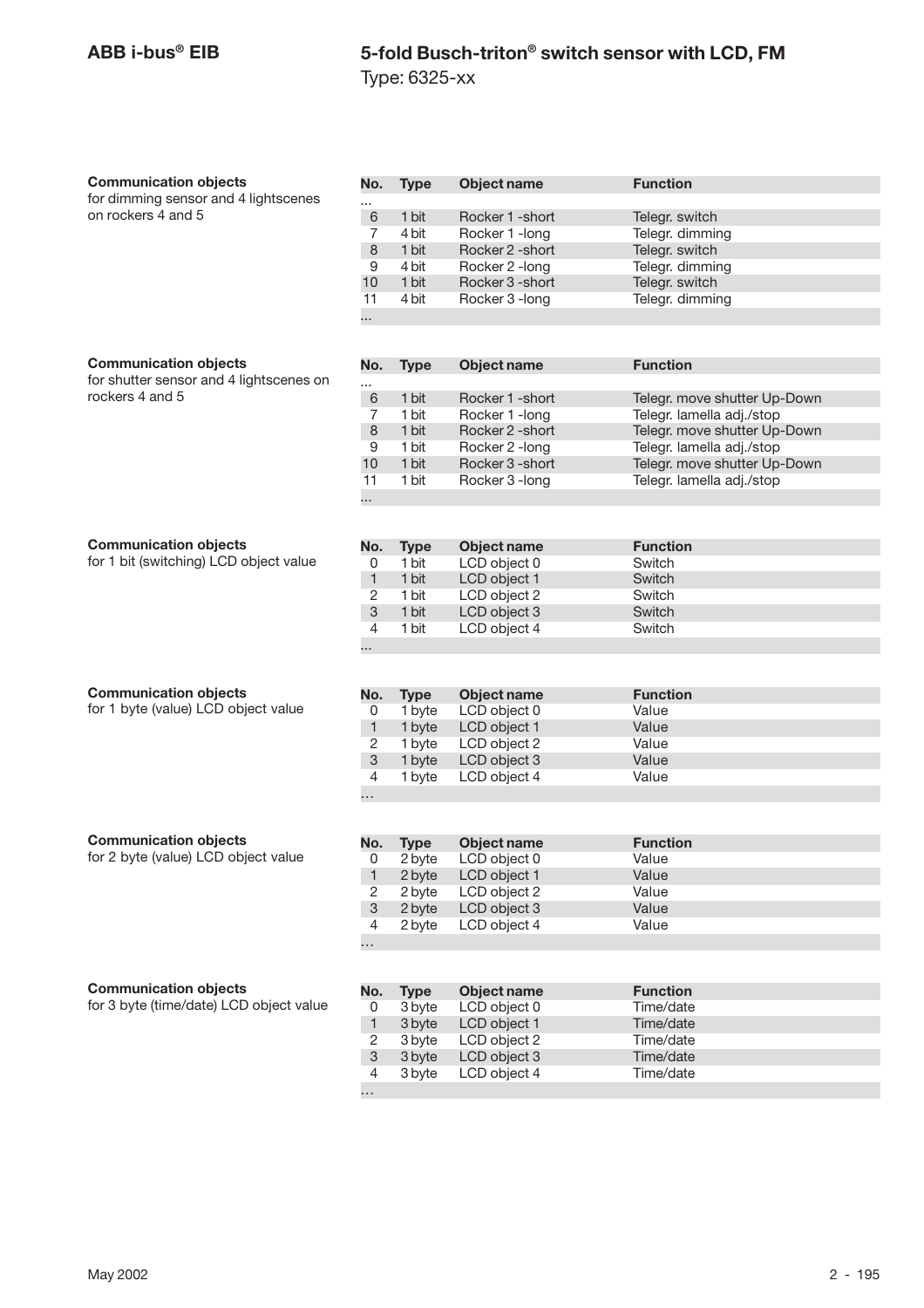**Parameters**

The default setting for the values

is **printed in bold type.**

Type: 6325-xx

| General:                                                                 |                                                                                      |
|--------------------------------------------------------------------------|--------------------------------------------------------------------------------------|
| - Object for backlighting switches                                       | text field and status LED<br>only text field LED                                     |
| - Behaviour of text field illumination<br>after bus voltage recovery     | <b>ON</b><br>OFF                                                                     |
| - Function of auxiliary push button                                      | no function / display operation<br>storage of lightscenes                            |
| - Number of lightscenes                                                  | 2/4/6                                                                                |
| if 2 lightscenes are selected:                                           |                                                                                      |
| - Lightscenes are available                                              | Rocker 1<br>Rocker 2<br>Rocker <sub>3</sub><br>Rocker 4<br>Rocker <sub>5</sub>       |
| if 4 lightscenes are selected:                                           |                                                                                      |
| - Lightscenes are available                                              | Rockers 1 and 2<br>Rockers 2 and 3<br>Rockers 3 and 4<br>Rockers 4 and 5             |
| if 6 lightscenes are selected:                                           |                                                                                      |
| - Lightscenes are available                                              | Rockers 1 to 3<br>Rockers 2 to 4<br>Rockers 3 to 5                                   |
| - Waiting time between telegrams when<br>activating lightscenes (140 ms) | 0                                                                                    |
| - IR area                                                                | blue<br>white<br>no IR                                                               |
| - Push button action interpreted as<br>long from                         | 280 ms / 420 ms / 560 ms / 700 ms /<br>800 ms                                        |
|                                                                          |                                                                                      |
| Separate for each rocker:                                                |                                                                                      |
| if lightscenes are assigned:                                             |                                                                                      |
| - Rocker is assigned two lightscenes                                     | <— NOTE                                                                              |
| if no lightscenes are assigned:                                          |                                                                                      |
| - Operation mode of rocker                                               | no function / display operation<br>shutter sensor<br>dimming sensor<br>switch sensor |
|                                                                          |                                                                                      |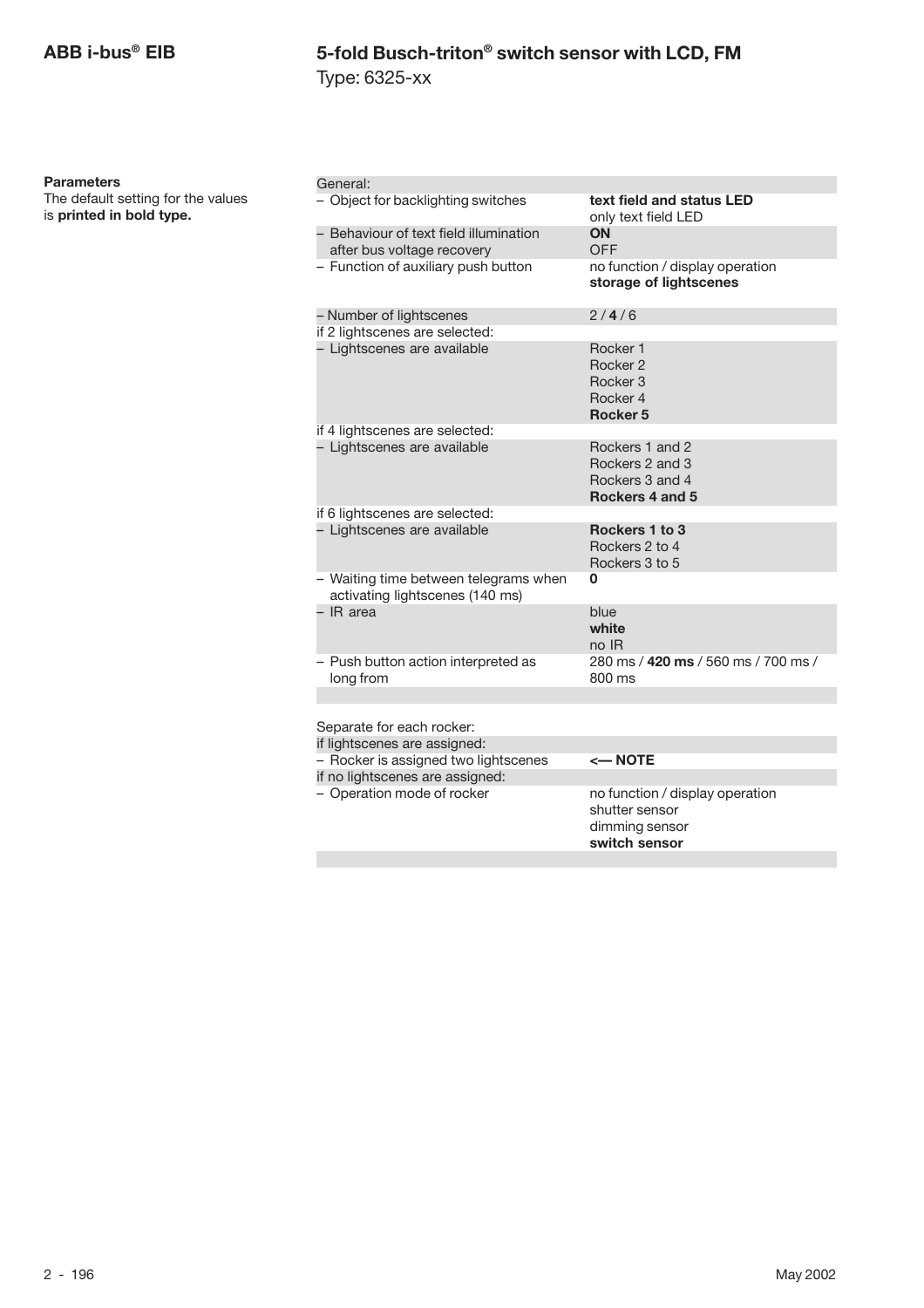| for switch sensor operation mode:                   |                                                                                                                                                                                                                                                                                    |
|-----------------------------------------------------|------------------------------------------------------------------------------------------------------------------------------------------------------------------------------------------------------------------------------------------------------------------------------------|
| - Number of switch functions                        | 2 functions => 2 objects<br>1 function $=> 1$ object                                                                                                                                                                                                                               |
| if 1 function is selected:                          |                                                                                                                                                                                                                                                                                    |
| - Working mode of rocker                            | <b>TOGGLE</b><br>$left =$ OFF, right = ON<br>$left = ON$ , right = OFF                                                                                                                                                                                                             |
| if 2 functions are selected:                        |                                                                                                                                                                                                                                                                                    |
| - Working mode of rocker                            | left = TOGGLE, right = TOGGLE<br>$left = TOGGLE$ , right = OFF<br>$left =$ OFF, right = TOGGLE<br>$left =$ OFF, right = OFF<br>$left = TOGGLE$ , right = $ON$<br>$left =$ OFF, right = ON<br>$left = ON$ , right = TOGGLE<br>$left = ON$ , right = OFF<br>$left = ON$ , right = ON |
| for dimming sensor operation mode:                  |                                                                                                                                                                                                                                                                                    |
| - Dimming direction                                 | $left =$ darker, right = brighter<br>$left = brighter$ , right = darker                                                                                                                                                                                                            |
| for shutter sensor operation mode                   |                                                                                                                                                                                                                                                                                    |
| - Shutter direction                                 | $left =$ DOWN, right = UP<br>$left = UP$ , right = DOWN                                                                                                                                                                                                                            |
| - Operation mode of LED                             | orientation light                                                                                                                                                                                                                                                                  |
|                                                     | indicates object value                                                                                                                                                                                                                                                             |
| for display of object value:<br>- Colour of the LED |                                                                                                                                                                                                                                                                                    |
|                                                     | $OFF = green, ON = red$<br>$OFF = red$ , $ON = green$                                                                                                                                                                                                                              |
| for orientation light:                              |                                                                                                                                                                                                                                                                                    |
| - Colour of the LED                                 | always green<br>always red<br>always OFF                                                                                                                                                                                                                                           |
|                                                     |                                                                                                                                                                                                                                                                                    |
| Actuator types:                                     |                                                                                                                                                                                                                                                                                    |
| Separate for each actuator group:                   |                                                                                                                                                                                                                                                                                    |
| - Type of actuator group A  F                       | switch or shutter actuator (1 bit)<br>dimming actuator (8 bit)                                                                                                                                                                                                                     |
| Separate for each lightscene:                       |                                                                                                                                                                                                                                                                                    |
| for switch or shutter actuator:                     |                                                                                                                                                                                                                                                                                    |
| - Preset actuator group A  F                        | OFF/UP<br>ON / DOWN                                                                                                                                                                                                                                                                |
| for dimming actuator:                               |                                                                                                                                                                                                                                                                                    |
| - Preset actuator group A  F                        | $0\frac{9}{6}$ / 5 % /  / 95 % / 100 %                                                                                                                                                                                                                                             |
|                                                     |                                                                                                                                                                                                                                                                                    |
| Display:                                            |                                                                                                                                                                                                                                                                                    |
| Separate for each LCD object:                       |                                                                                                                                                                                                                                                                                    |
| - Type of LCD object no. 0  4                       | 3 byte (time/date)                                                                                                                                                                                                                                                                 |
|                                                     | 2 byte (value)<br>1 byte (value)<br>1 bit (switch)                                                                                                                                                                                                                                 |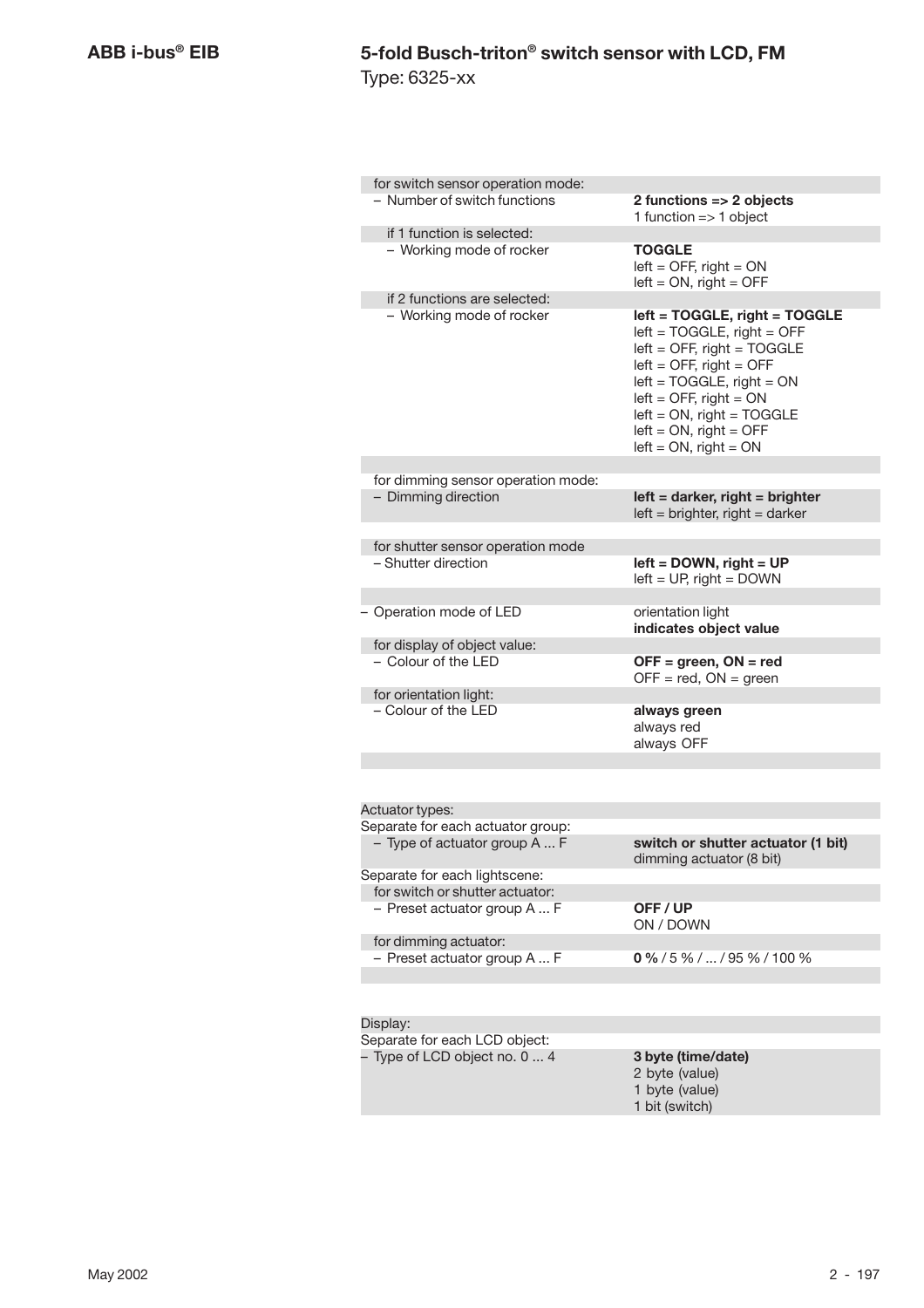**IR LCD Switch Dim Shu. /1**



#### **Selection in ETS2**

– ABB  $L$ Push Button triton  $L$ Push button, 5-fold The application program is specifically for the 5-fold Busch-triton® switch sensor application module in connection with a flush-mounted bus coupler.

The Busch-triton® switch sensor can be used for switching, dimming as well as for shutter control.

The rockers of the Busch-triton® switch sensor each have the same set of parameters. With the parameter "Operation mode of rocker", the basic switch, dimming or shutter control function can be selected. Depending on this setting, different parameters and objects are available for the rockers. There is a common parameter "Push button action interpreted as long from" for all the rockers that are used for dimming or shutter control. Normally the switch sensor detects a long push button action if a rocker is pressed for longer than 400 ms.

#### Fault protection

The fault protection function causes only one basic function to be triggered when any of the rockers of the switch sensor are pressed. For example, pressing one of the three rockers via communication object no. 1 "Fault protection" switches the base lighting alternately on or off.

The fault protection system can be permanently activated or for example be timed to switch on or off via the EIB using object no. 0 "Fault protection Off/ On". If the parameter "Function of auxiliary push button" is set to "Interrupt fault protection", the five rockers can be used for different functions after pressing the auxiliary push button for approximately 5 seconds.

#### **Backlighting**

The backlit text fields display the functions of the rockers even in the dark. Using the communication object "Backlighting/LED", the backlighting and status LEDs can if required be switched on or off.

The auxiliary push button can also be used for manual switching. The parameter "Function of auxiliary push button" must be set to "Backlighting and LED on/off". When the auxiliary push button is pressed, not only is the lighting of the switch sensor switched on or off but a telegram is sent via the

communication object "Backlighting/ LED". It is therefore possible to switch on the lighting for several Busch-triton® switch sensors at the same time via a common group address.

By default, the backlighting switches on after bus voltage recovery. This can also be changed via the parameter "Behaviour of text field illumination...".

#### IR

In addition to using the rockers, the Busch-triton® switch sensor can also be controlled remotely via an infrared hand-held transmitter. The five rockers and the auxiliary push button can be assigned to the white or blue infrared area of the hand-held transmitter. The relevant setting must then be selected via the slide switch on the hand-held transmitter. The MEMO button on the transmitter corresponds to the function of the auxiliary push button on the Busch-triton® switch sensor.

#### LCD

The display of the Busch-triton® switch sensor can represent the values of five different communication objects.

In order to display switching states, relative variables such as brightness values, physical variables such as temperature values, the current time or date, it is possible to parameterise the object value for each LCD object from 1 bit to 3 bytes.

If more than one piece of text is to be displayed, it is possible to exchange the text messages either automatically or after a fixed period or on receipt of a new telegram or by manually pressing a push button (scrolling).

The input of the display text and several further settings is carried out using the Busch LCD management software. This software is available free of charge on the EIB CD-ROM/diskette. The function of the software is described in the Software/visualisation chapter. When entering the settings, you should ensure that the data (objects) of ETS2 and the display management software match.

#### **Switch**

In the default setting of the Busch-triton® switch sensor, there are two 1 bit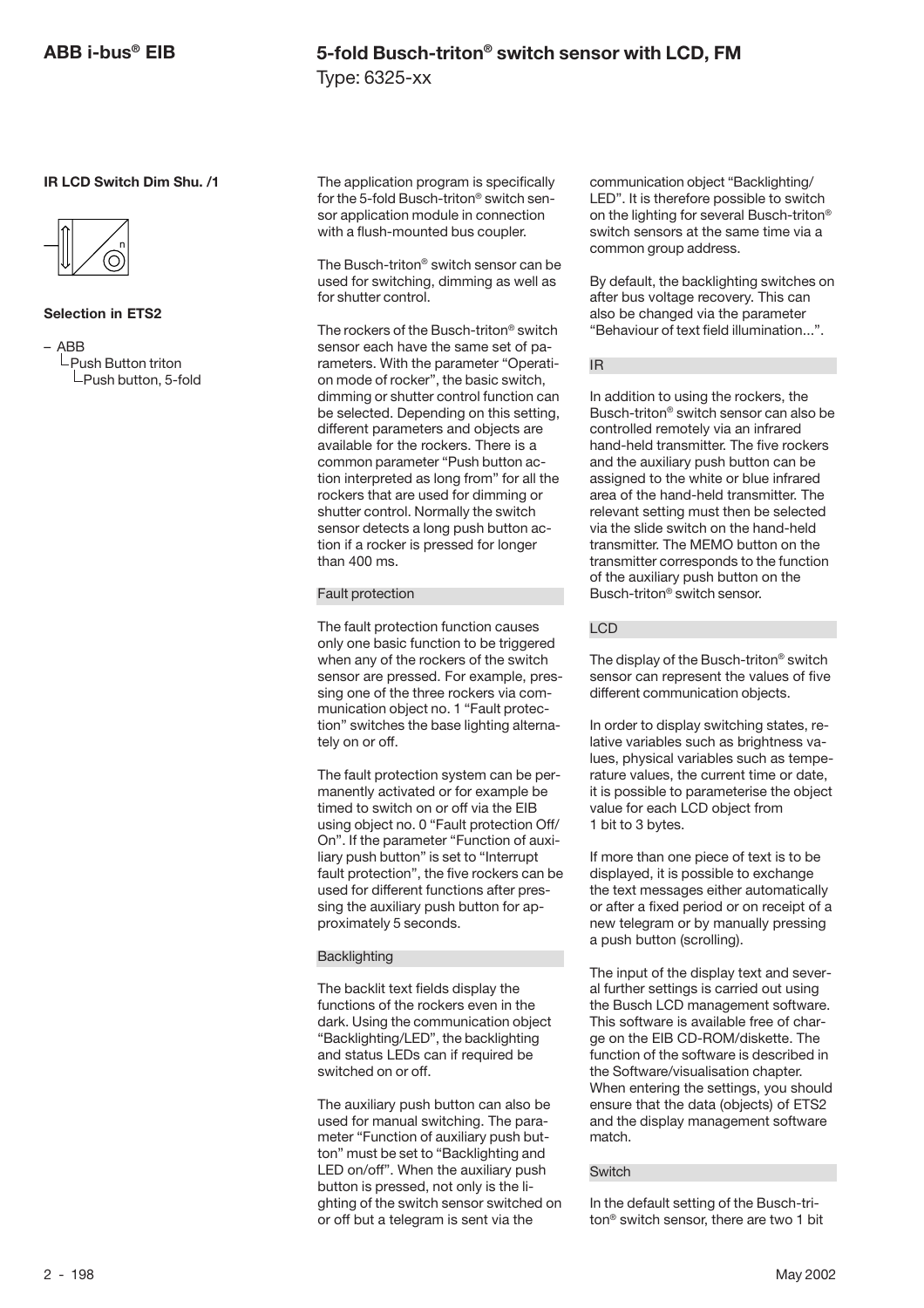### **5-fold Busch-triton® switch sensor with LCD, FM** Type: 6325-xx

communication objects available for the rockers for switching. For simple applications, it is also possible to set the parameter "Number of switch functions" so that the rocker only has one communication object.

The parameter "Working mode of the rocker" determines which value the switch sensor sends when the left or the right side of the rocker is pressed.

#### Dim

If the operation mode of the rocker is set to "dimming sensor", the rocker has the communication objects "Rocker ... -short" for switching and "Rocker ... -long" for dimming.

When carrying out a switching operation, the rocker can either be pressed on the left, on the right or in the middle. The switch sensor always toggles in this case.

For dimming, it is determined via the parameter "Dimming direction" which side of the rocker must be pressed and held down in order to dim up or down. When the rocker is released, the switch sensor sends the telegram "Stop dimming".

#### **Shutter**

If the operation mode of the rocker is set to "shutter sensor", the switch sensor sends "Move shutter up/down" telegrams when it is pressed for a long period on either the left or right hand side. If the rocker is pressed on either side for a short period, it sends "Adjust lamella/stop" telegrams.

The parameter "Shutter direction" determines which side of the rocker must be pressed in order to move the shutter up or down.

#### LED

If the backlighting of the text fields is switched on, the LEDs can be selected for use either as an orientation light or to display the value of a communication object with the parameter "Operation mode of LED".

It is possible to assign the colours (red or green) of the object values "0" or "1" for the LEDs that are used for status display.

If used as an orientation light, the LED can either glow always red or always green or can also be switched off.

#### Application example:

In a meeting room, there are two groups of luminaires that can be switched and dimmed separately. The room can be made darker using two electrically driven shutter motors.

Occupants are normally only able to switch the lights on and off.

One 5-fold Busch-triton® switch sensor, two switch/dimming actuators and two shutter actuators are used.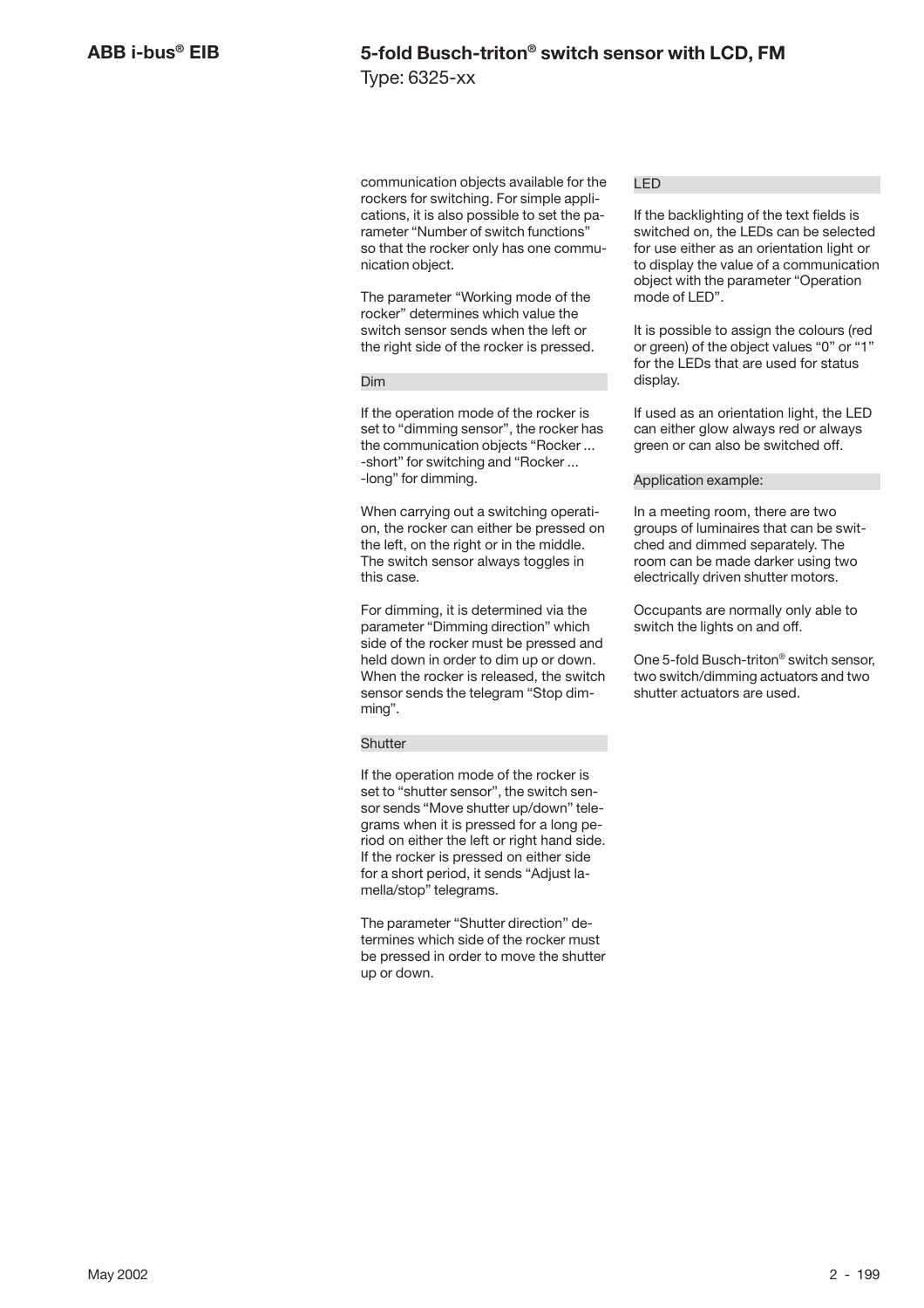The Busch-triton® switch sensor at the door has the following parameter settings: Function of auxiliary push button: interrupt fault protection Operation mode of rocker 1: dimming sensor Operation mode of LED: indicates object value Colour of LED:  $OFF = green, ON = red$ Operation mode of rocker 2: dimming sensor Operation mode of LED: indicates object value Colour of LED:  $OFF = green, ON = red$ Operation mode of rocker 3: display operation Operation mode of rocker 4: shutter sensor Operation mode of LED: orientation light Colour of LED: always OFF Operation mode of rocker 5: shutter sensor Operation mode of LED: orientation light Colour of LED: always OFF

The 1 bit communication object no. 1 "Fault protection" of the auxiliary push button is linked with the 1 bit communication objects of the two dimming actuators.

The 1 bit and 4 bit communication objects for rockers 1 and 2 are linked with the corresponding objects of the two dimming actuators.

The communication objects of rockers 4 and 5 for raising and lowering the shutters and for lamella adjustment are linked with the corresponding objects of the shutter actuators.

In general the switch sensor operates with an active fault protection system. The lamps are switched each time any of the rockers is operated.

Once the auxiliary push button has been pressed, company employees can switch or dim the two lamps separately via the two upper rockers and control the shutters via the two lower push buttons. It is possible to retrieve the text that has been specified using the display management software via rocker 3. If none of the rockers has been pressed after approximately five seconds, the fault protection system becomes active again.

There is also the possibility of time-dependent shutter control.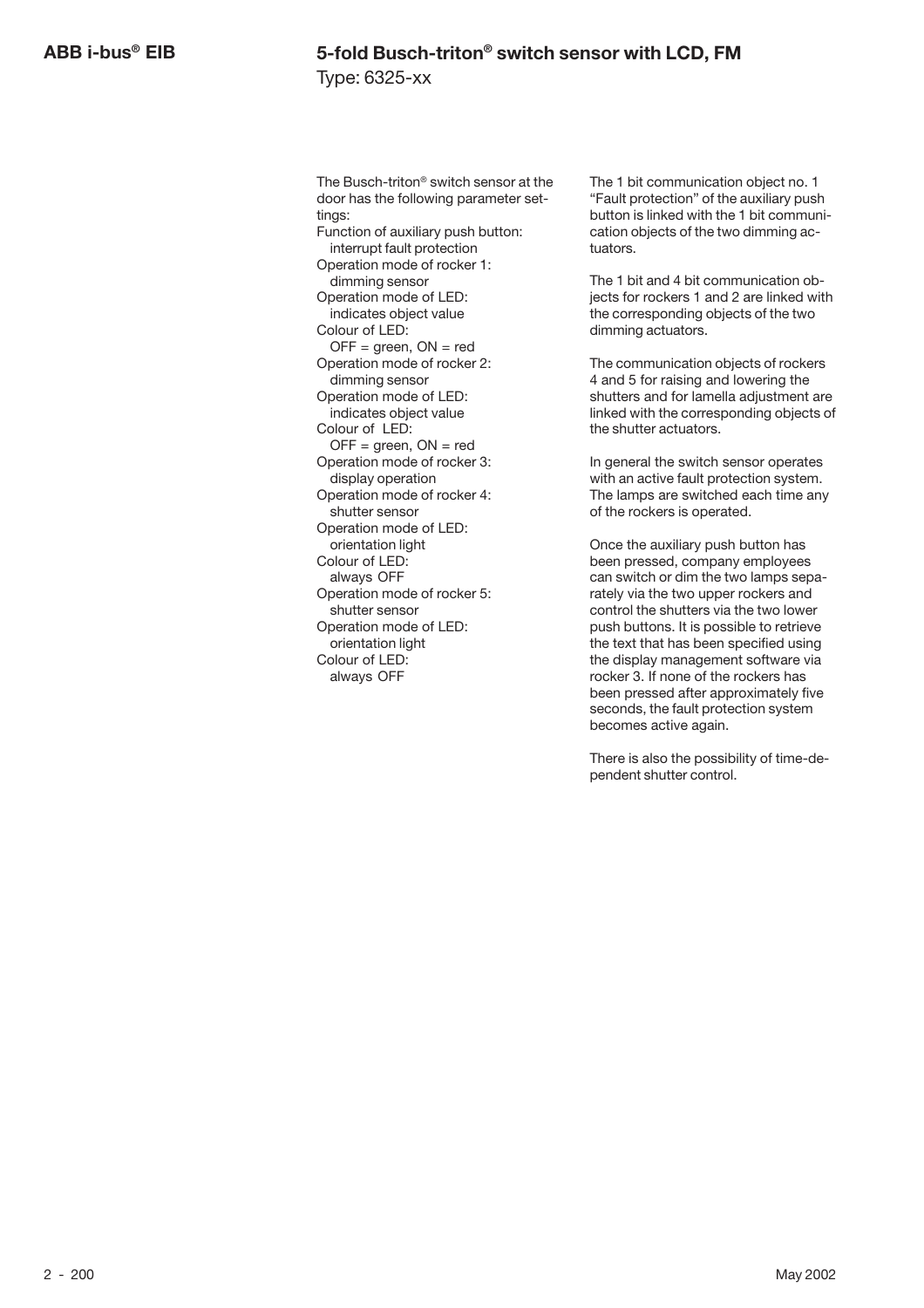#### **Communication objects**

| No.            | <b>Type</b> | Object name      | <b>Function</b> |
|----------------|-------------|------------------|-----------------|
| 2              | 1 bit       | Backlighting/LED | Switch          |
| 3              | 1 bit       | Rocker 1 left    | Telegr. switch  |
| 4              | 1 bit       | Rocker 1 right   | Telegr. switch  |
| 5              | 1 bit       | Rocker 2 left    | Telegr. switch  |
| 6              | 1 bit       | Rocker 2 right   | Telegr. switch  |
| $\overline{7}$ | 1 bit       | Rocker 3 left    | Telegr. switch  |
| 8              | 1 bit       | Rocker 3 right   | Telegr. switch  |
| 9              | 1 bit       | Rocker 4 left    | Telegr. switch  |
| 10             | 1 bit       | Rocker 4 right   | Telegr. switch  |
| 11             | 1 bit       | Rocker 5 left    | Telegr. switch  |
| 12             | 1 bit       | Rocker 5 right   | Telegr. switch  |
| 13             | 3 byte      | LCD object 13    | Time/date       |
| 14             | 3 byte      | LCD object 14    | Time/date       |
| 15             | 3 byte      | LCD object 15    | Time/date       |
| 16             | 3 byte      | LCD object 16    | Time/date       |
| 17             | 3 byte      | LCD object 17    | Time/date       |

#### **Communication objects**

with fault protection

#### **No. Type Object name Function**<br>
0 1 bit Input telegr. Fault prote 0 1 bit Input telegr. Fault protection Off/On<br>1 1 bit Fault protection Telegr. switch Fault protection ...

#### **Communication objects**

for switch sensor with one switch function

| No.      | <b>Type</b> | Object name | <b>Function</b> |
|----------|-------------|-------------|-----------------|
| $\cdots$ |             |             |                 |
| 3        | 1 bit       | Rocker 1    | Telegr. switch  |
| 5        | 1 bit       | Rocker 2    | Telegr. switch  |
|          | 1 bit       | Rocker 3    | Telegr. switch  |
| 9        | 1 bit       | Rocker 4    | Telegr. switch  |
| 11       | 1 bit       | Rocker 5    | Telegr. switch  |
|          |             |             |                 |

#### **Communication objects**

for dimming sensor

| No.            | <b>Type</b> | <b>Object name</b> | <b>Function</b> |
|----------------|-------------|--------------------|-----------------|
|                |             |                    |                 |
| 3              | 1 bit       | Rocker 1 - short   | Telegr. switch  |
| 4              | 4 bit       | Rocker 1 - long    | Telegr. dimming |
| 5              | 1 bit       | Rocker 2 - short   | Telegr. switch  |
| 6              | 4 bit       | Rocker 2 - long    | Telegr. dimming |
| $\overline{7}$ | 1 bit       | Rocker 3 - short   | Telegr. switch  |
| 8              | 4 bit       | Rocker 3 - long    | Telegr. dimming |
| 9              | 1 bit       | Rocker 4 - short   | Telegr. switch  |
| 10             | 4 bit       | Rocker 4 - long    | Telegr. dimming |
| 11             | 1 bit       | Rocker 5 - short   | Telegr. switch  |
| 12             | 4 bit       | Rocker 5 - long    | Telegr. dimming |
| $\cdots$       |             |                    |                 |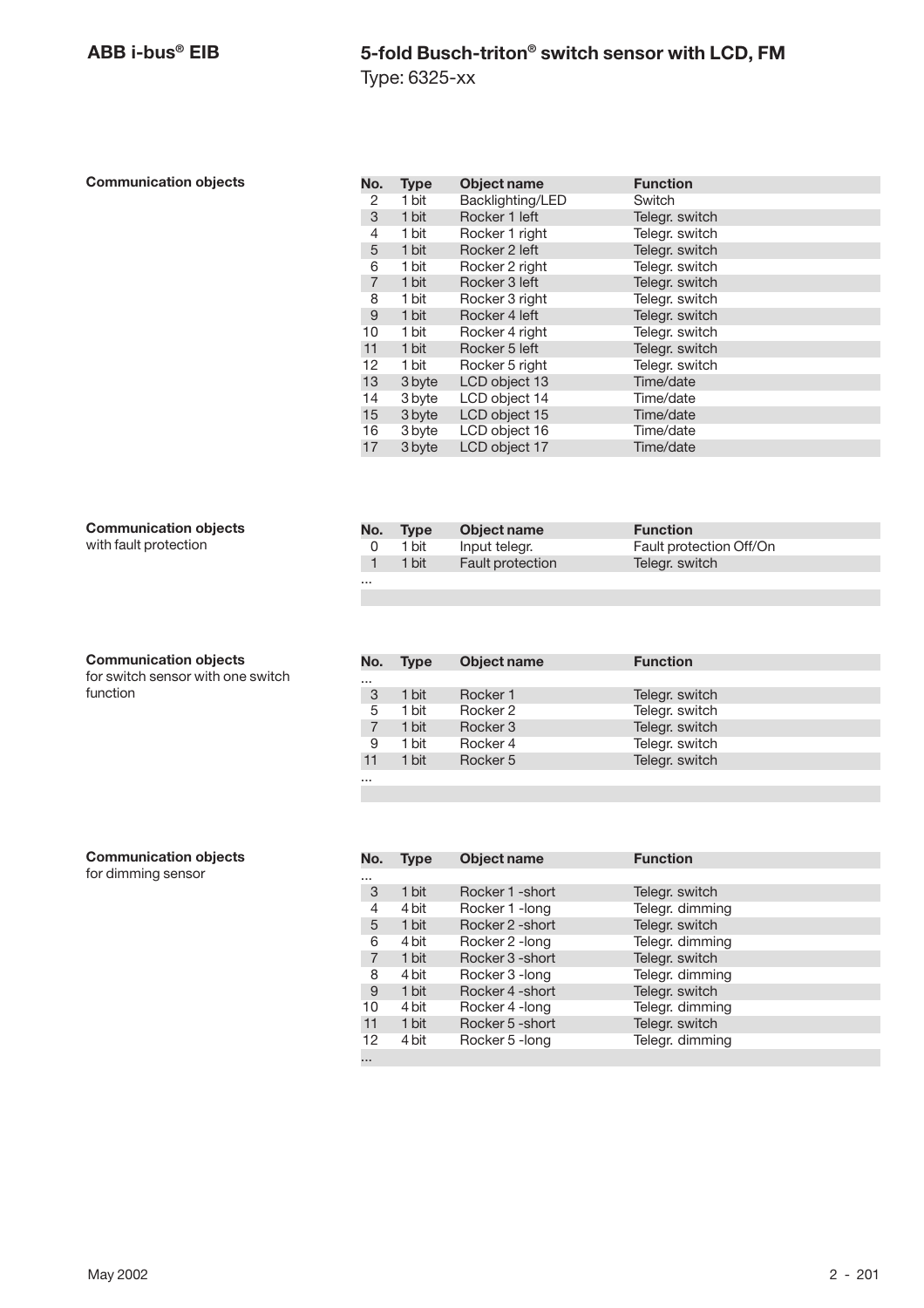Type: 6325-xx

| <b>Communication objects</b> |  |
|------------------------------|--|
|------------------------------|--|

for shutter sensor

| No.            | Type  | <b>Object name</b> | <b>Function</b>              |
|----------------|-------|--------------------|------------------------------|
| $\cdots$       |       |                    |                              |
| 3              | 1 bit | Rocker 1 - long    | Telegr. move shutter Up-Down |
| 4              | 1 bit | Rocker 1 - short   | Telegr. lamella adj./stop    |
| 5              | 1 bit | Rocker 2 - long    | Telegr. move shutter Up-Down |
| 6              | 1 bit | Rocker 2 - short   | Telegr. lamella adj./stop    |
| $\overline{7}$ | 1 bit | Rocker 3 - long    | Telegr. move shutter Up-Down |
| 8              | 1 bit | Rocker 3 - short   | Telegr. lamella adj./stop    |
| 9              | 1 bit | Rocker 4 - long    | Telegr. move shutter Up-Down |
| 10             | 1 bit | Rocker 4 - short   | Telegr. lamella adj./stop    |
| 11             | 1 bit | Rocker 5 - long    | Telegr. move shutter Up-Down |
| 12             | 1 bit | Rocker 5 - short   | Telegr. lamella adj./stop    |
| $\cdots$       |       |                    |                              |

#### **Communication objects**

for 1 bit (switch) LCD object value

| <b>Communication objects</b>        |          | No. Type | Object name   | <b>Function</b> |
|-------------------------------------|----------|----------|---------------|-----------------|
| for 1 byte (value) LCD object value | $\cdots$ |          |               |                 |
|                                     | 13       | 1 byte   | LCD object 13 | Value           |
|                                     | 14       | 1 byte   | LCD object 14 | Value           |
|                                     | 15       | 1 byte   | LCD object 15 | Value           |
|                                     | 16       | 1 bvte   | LCD object 16 | Value           |
|                                     | 17       | 1 byte   | LCD object 17 | Value           |

| <b>Communication objects</b><br>for 2 byte (value) LCD object value | No.      | <b>Type</b>      | Object name                    | <b>Function</b> |
|---------------------------------------------------------------------|----------|------------------|--------------------------------|-----------------|
|                                                                     | $\cdots$ |                  |                                |                 |
|                                                                     | 13       | 2 byte<br>2 byte | LCD object 13<br>LCD object 14 | Value<br>Value  |
|                                                                     | 14<br>15 |                  | LCD object 15                  | Value           |
|                                                                     |          | 2 byte           |                                |                 |
|                                                                     | 16       | 2 byte           | LCD object 16                  | Value           |
|                                                                     | 17       | 2 byte           | LCD object 17                  | Value           |

| <b>Communication objects</b> |  |
|------------------------------|--|
|------------------------------|--|

for 3 byte (value) LCD object value

| No.      | <b>Type</b> | Object name          | <b>Function</b> |
|----------|-------------|----------------------|-----------------|
| $\cdots$ |             |                      |                 |
| 13       | 3 byte      | LCD object 13        | Time/date       |
| 14       | 3 byte      | LCD object 14        | Time/date       |
| 15       |             | 3 byte LCD object 15 | Time/date       |
| 16       | 3 byte      | LCD object 16        | Time/date       |
| 17       | 3 byte      | LCD object 17        | Time/date       |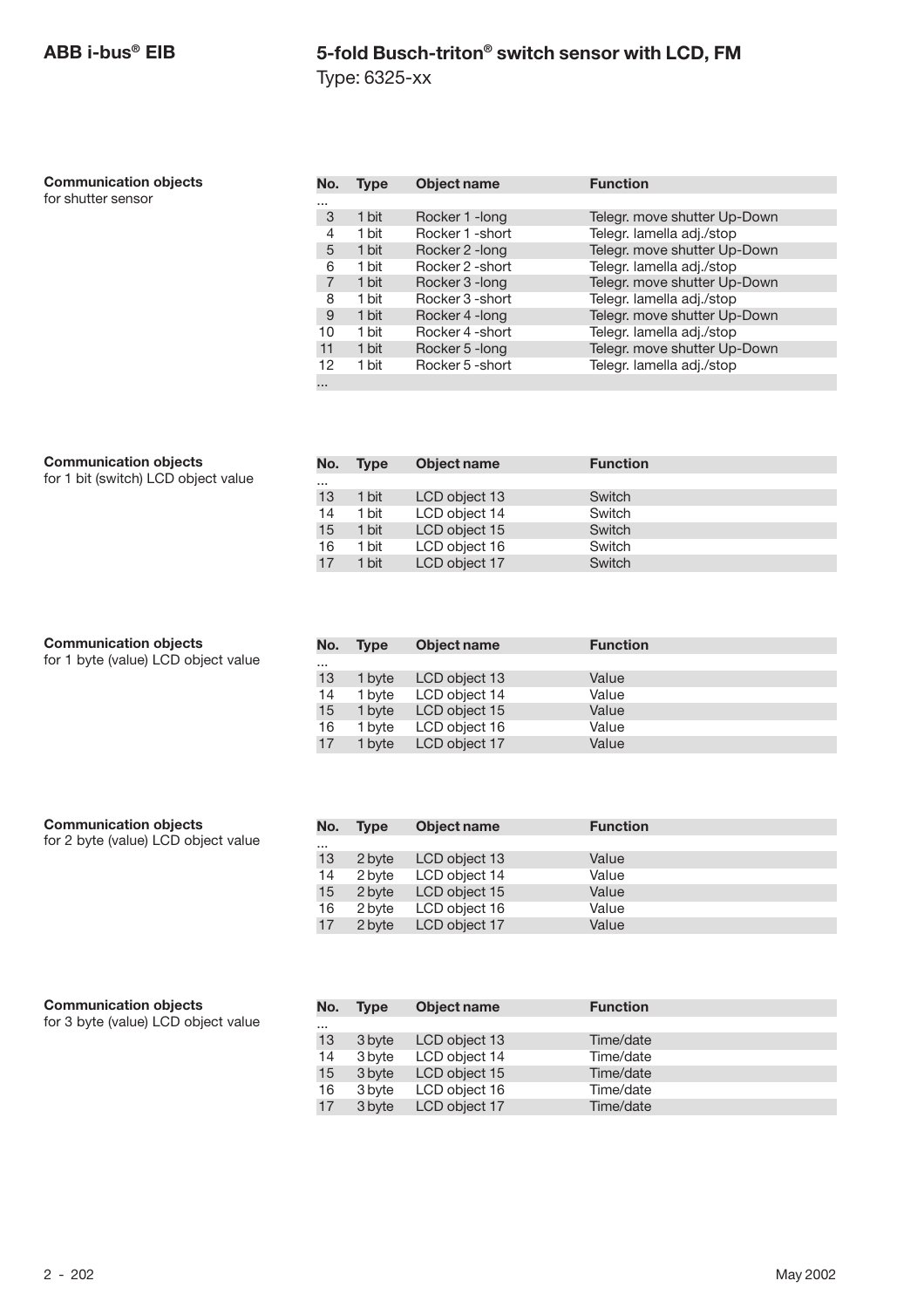Type: 6325-xx

#### **Parameters**

The default setting for the values is **printed in bold type.**

| General:                                                             |                                                                                                                                                                                                                                                                                    |
|----------------------------------------------------------------------|------------------------------------------------------------------------------------------------------------------------------------------------------------------------------------------------------------------------------------------------------------------------------------|
| - Object for backlighting switches                                   | text field and status LED<br>only text field LED                                                                                                                                                                                                                                   |
| - Behaviour of text field illumination<br>after bus voltage recovery | ON<br><b>OFF</b>                                                                                                                                                                                                                                                                   |
| - Function of auxiliary push button                                  | no function / display operation<br>interrupt fault protection (approx. 5 s)<br>text field and status LED on/off                                                                                                                                                                    |
| - IR area                                                            | blue<br>white<br>no IR                                                                                                                                                                                                                                                             |
| - Push button action interpreted as<br>long from                     | 280 ms / 420 ms / 560 ms /<br>700 ms / 800 ms                                                                                                                                                                                                                                      |
| Separate for each rocker:                                            |                                                                                                                                                                                                                                                                                    |
| - Operation mode of rocker                                           | no function / display operation<br>shutter sensor<br>dimming sensor<br>switch sensor                                                                                                                                                                                               |
| for switch sensor operation mode:                                    |                                                                                                                                                                                                                                                                                    |
| - Number of switch functions                                         | 2 functions => 2 objects<br>1 function $\Rightarrow$ 1 object                                                                                                                                                                                                                      |
| if 1 function is selected:                                           |                                                                                                                                                                                                                                                                                    |
| - Working mode of rocker                                             | <b>TOGGLE</b><br>$left =$ OFF, right = ON<br>$left = ON$ , right = OFF                                                                                                                                                                                                             |
| - Operation mode of LED                                              | orientation light<br>indicates object value                                                                                                                                                                                                                                        |
| for display of object value:                                         |                                                                                                                                                                                                                                                                                    |
| - Colour of the LED                                                  | $OFF = green, ON = red$<br>$OFF = red$ , $ON = green$                                                                                                                                                                                                                              |
| for orientation light:                                               |                                                                                                                                                                                                                                                                                    |
| - Colour of the LED                                                  | always green                                                                                                                                                                                                                                                                       |
|                                                                      | always red<br>always OFF                                                                                                                                                                                                                                                           |
| if 2 functions are selected:<br>- Working mode of rocker             | left = TOGGLE, right = TOGGLE<br>$left = TOGGLE$ , right = OFF<br>$left =$ OFF, right = TOGGLE<br>$left =$ OFF, right = OFF<br>$left = TOGGLE$ , right = $ON$<br>$left =$ OFF, right = ON<br>$left = ON$ , right = TOGGLE<br>$left = ON$ , right = OFF<br>$left = ON$ , right = ON |
| - Operation mode of LED<br>for display of object value:              | orientation light<br>indicates object value                                                                                                                                                                                                                                        |
| - Colour of the LED                                                  | $OFF = green, ON = red$<br>$OFF = red$ , $ON = green$                                                                                                                                                                                                                              |
| for orientation light:                                               |                                                                                                                                                                                                                                                                                    |
| – Colour of the LED                                                  | always green<br>always red<br>always OFF                                                                                                                                                                                                                                           |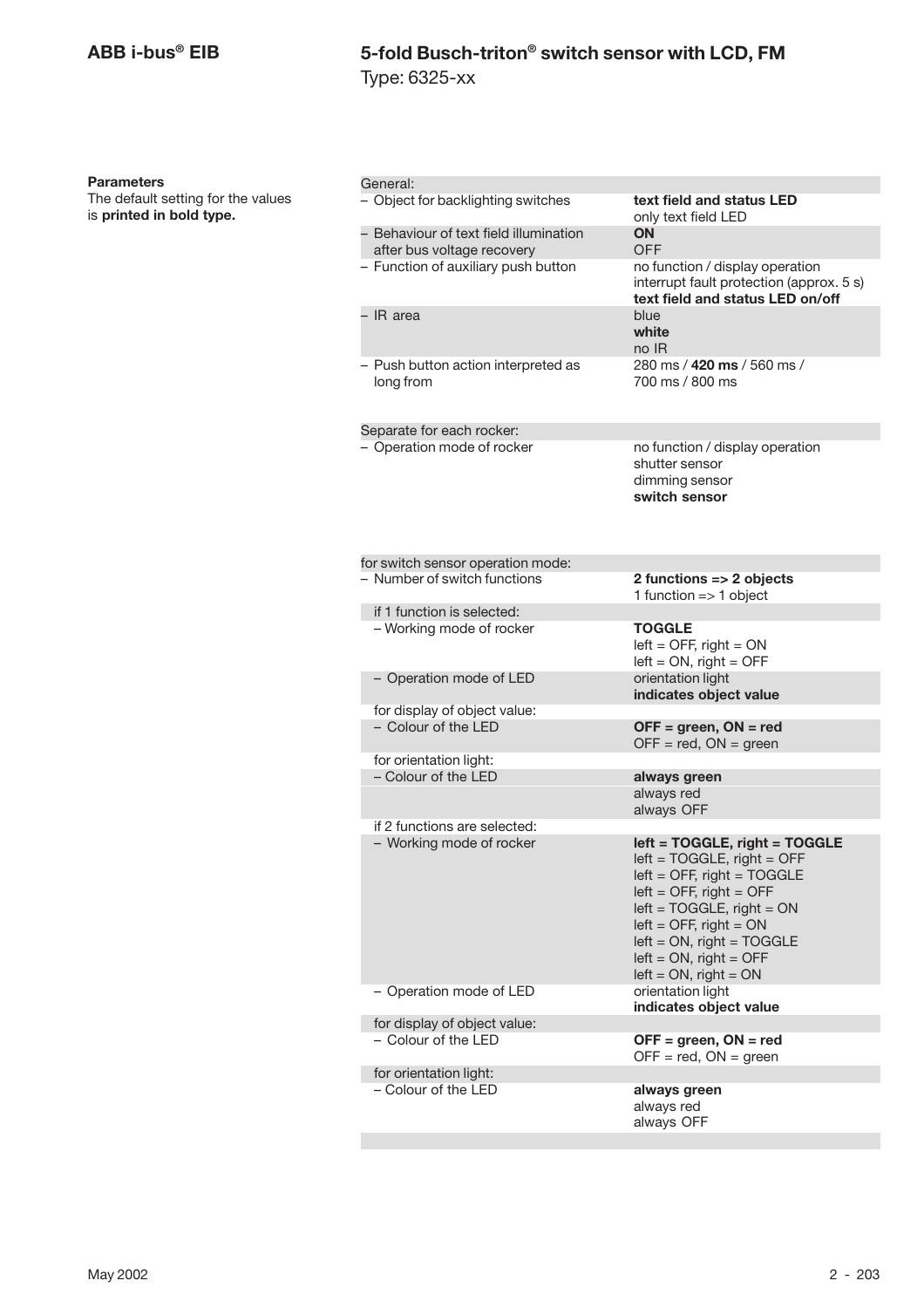Type: 6325-xx

| for dimming sensor operation mode:              |                                                                         |
|-------------------------------------------------|-------------------------------------------------------------------------|
| - Dimming direction                             | $left =$ darker, right = brighter<br>$left = brighter$ , right = darker |
| Operation mode of LED                           | orientation light<br>indicates object value                             |
| for display of object value:                    |                                                                         |
| - Colour of the LED                             | $OFF = green, ON = red$<br>$OFF = red$ , $ON = green$                   |
| for orientation light:                          |                                                                         |
| $-$ Colour of the $\overline{LP}$               | always green<br>always red<br>always OFF                                |
|                                                 |                                                                         |
| for shutter sensor operation mode:              |                                                                         |
| - Shutter direction                             | $left =$ DOWN, right = UP<br>$left = UP$ , right = DOWN                 |
| Operation mode of LED                           | orientation light<br>indicates object value                             |
| for display of object value:                    |                                                                         |
| $-$ Colour of the $\overline{1}$ FD             | $OFF = green, ON = red$<br>$OFF = red$ , $ON = green$                   |
| for orientation light:                          |                                                                         |
| - Colour of the I FD                            | always green<br>always red<br>always OFF                                |
|                                                 |                                                                         |
| if no function / display operation is selected: |                                                                         |
| - no setting options                            |                                                                         |
|                                                 |                                                                         |
|                                                 |                                                                         |

#### Display:

Separate for each LCD object:

- Type of LCD object no. … 1 bit
- 1 byte 2 byte **3 byte (time/date)**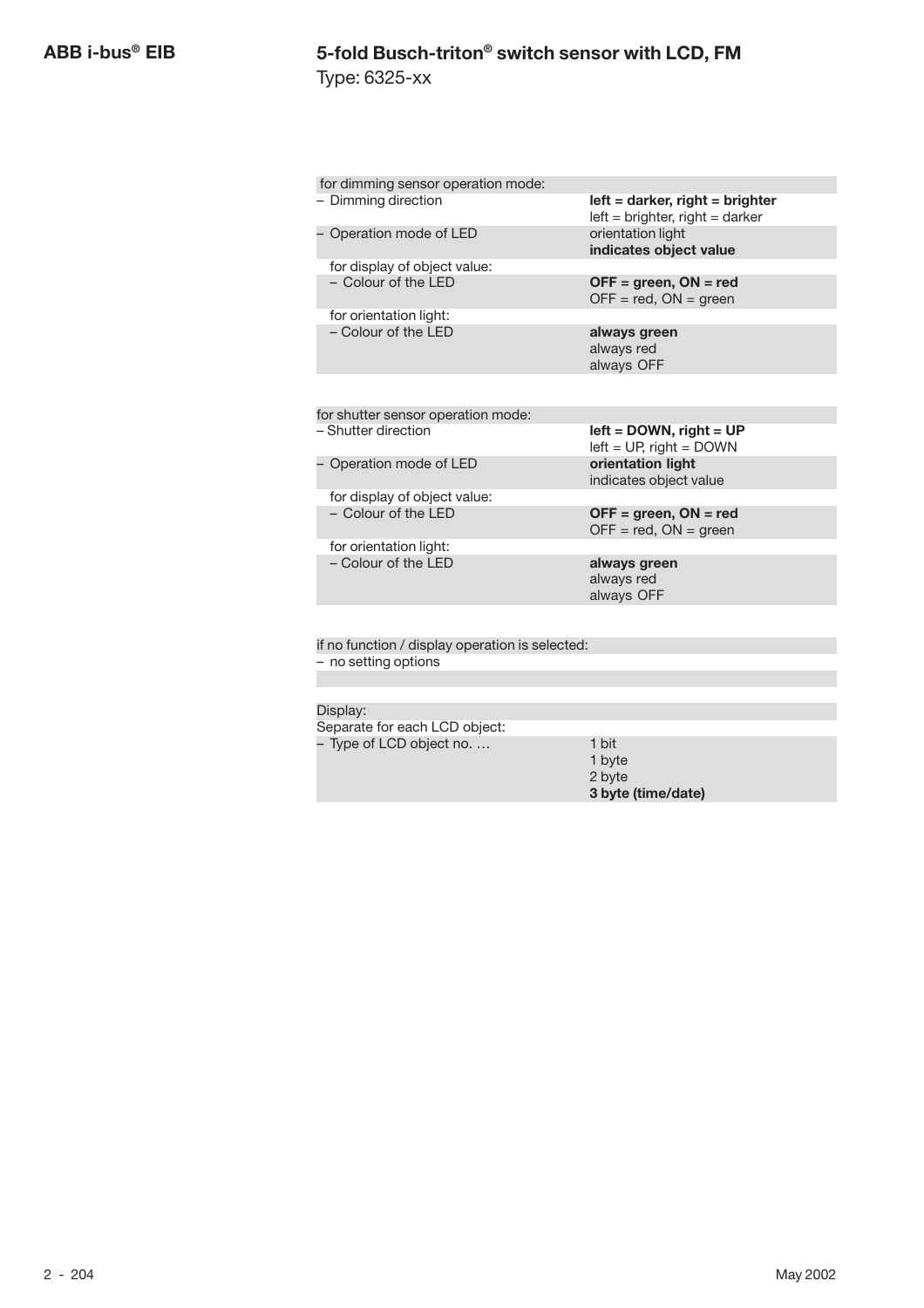### **5-fold Busch-triton® switch sensor with LCD, FM** Type: 6325-xx

#### **IR LCD Switch Dim Shutter Lightscene /1**



#### **Selection in ETS2**

– ABB

 $L$ Push Button triton  $L$ Push button, 5-fold for 1SA The application program is specifically for the 5-fold Busch-triton® switch sensor application module in connection with a flush-mounted switch actuator/ sensor.

The Busch-triton® switch sensor can be used for switching, dimming and shutter control as well as for controlling lightscenes. Various parameters and communication objects can be used for the five rockers depending on the setting selected in the parameters "Number of lightscenes" and "Lightscenes are available".

Four lightscenes are available in the default setting which can be retrieved via rockers 4 and 5. By changing the parameter "Lightscenes are available", the other rockers can also be used for controlling lightscenes.

The rockers of the Busch-triton® switch sensor which are not used for controlling lightscenes each have the same set of parameters. With the parameter "Operation mode of the rocker", the basic switching, dimming or shutter control function can be selected. Depending on this setting, different parameters and objects are available for the rockers. There is a common parameter "Push button action interpreted as long from" for all the rockers that are used for dimming or shutter control. Normally the switch sensor detects a long push button action if a rocker is pressed for longer than 400 ms.

#### **Backlighting**

The backlit text fields display the functions of the rockers even in the dark. Using the communication object "Backlighting/LED", the backlighting and status LEDs can if required be switched on or off.

The auxiliary push button can also be used for manual switching. The parameter "Function of auxiliary push button" must be set to "Backlighting and LED on/off". When the auxiliary push button is pressed, not only is the lighting of the switch sensor switched on or off but a telegram is sent via the communication object "Backlighting/ LED". It is therefore possible to switch on the lighting for several Busch-triton® switch sensors at the same time via a common group address.

By default, the backlighting switches on after bus voltage recovery. This can

also be changed via the parameter "Behaviour of text field illumination...".

#### Relay

Using the parameter "Relay connected with", it is possible to control the relay locally using one of the rockers as well as via the bus. It is therefore possible to select one communication object that is used for switching, dimming or shutter control.

#### IR

In addition to using the rockers, the Busch-triton® switch sensor can also be controlled remotely via an infrared hand-held transmitter. The five rockers and the auxiliary push button can be assigned to the white or blue infrared area of the hand-held transmitter. The relevant setting must then be selected via the slide switch on the hand-held transmitter. The MEMO button on the transmitter corresponds to the function of the auxiliary push button on the Busch-triton® switch sensor.

#### LCD

When two lightscenes are used, the display of the Busch-triton® switch sensor can represent the values of three different communication objects. If four or six lightscenes are used, there are five communication objects available for the display.

In order to display switching states, relative variables such as brightness values, physical variables such as temperature values, the current time or date, it is possible to parameterise the object value for each LCD object from 1 bit to 3 bytes.

The input of the display text and several further settings is carried out using the Busch LCD management software. This software is available free of charge on the EIB CD-ROM/diskette. The function of the software is described in the Software/visualisation chapter. When entering the settings, you should ensure that the data (objects) of ETS2 and the display management software match.

#### **Switch**

In the default setting of the Busch-triton® switch sensor, there are two 1 bit communication objects available for each of the rockers that are not used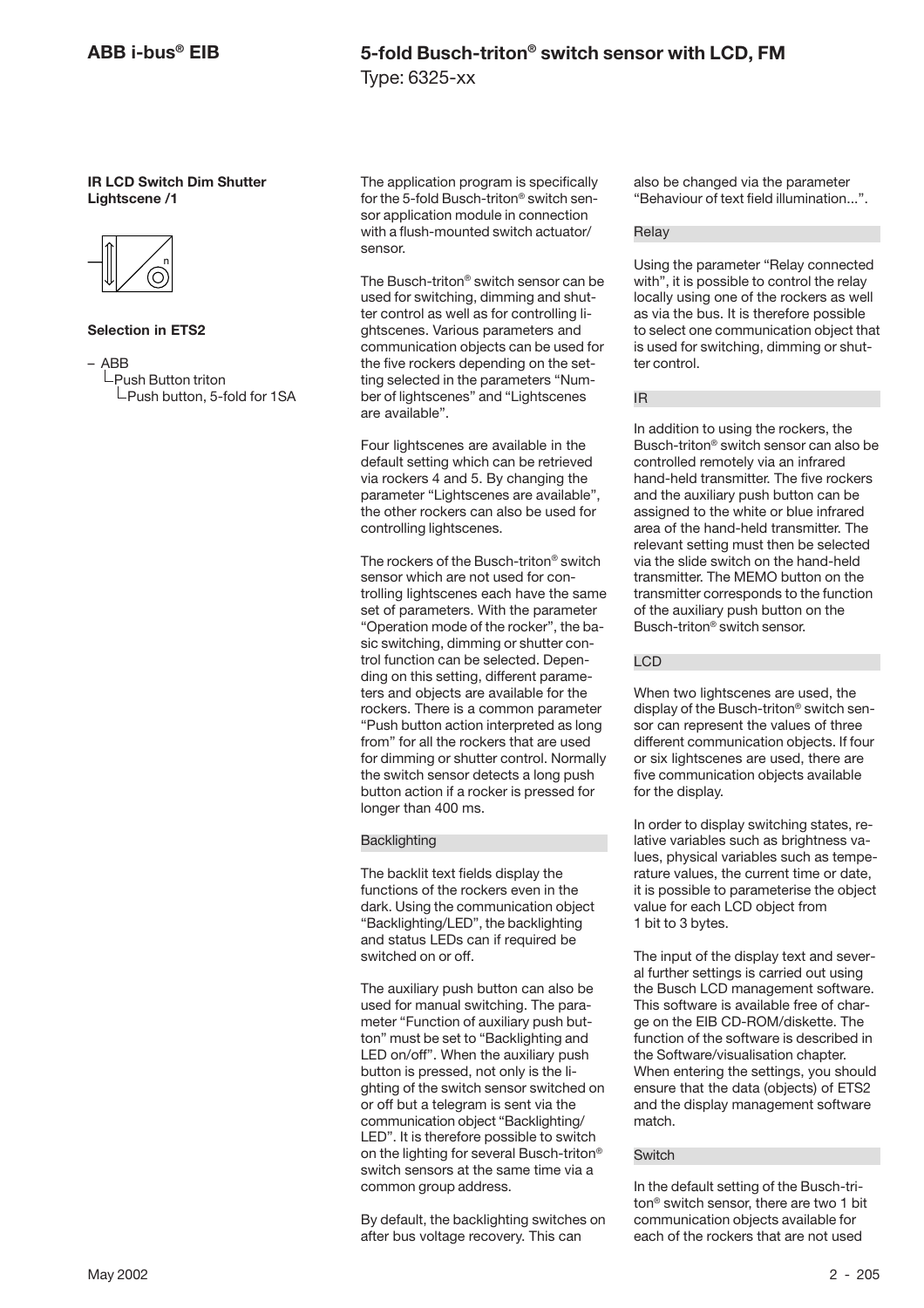Type: 6110 U-500 + 6325-xx

for lightscene control so that they can carry out switching operations. For simple applications, it is also possible to set the parameter "Number of switch functions" so that the rocker only has one communication object.

The parameter "Working mode of the rocker" determines which value the switch sensor sends when the left or the right side of the rocker is pressed.

#### Dim

If the operation mode of the rocker is set to "dimming sensor", the rocker has the communication objects "Rocker ... -short" for switching and "Rocker ... -long" for dimming.

When carrying out a switching operation, the rocker can either be pressed on the left, on the right or in the middle. The switch sensor always toggles in this case.

For dimming, it is determined via the parameter "Dimming direction" which side of the rocker must be pressed and held down in order to dim up or down. When the rocker is released, the switch sensor sends the telegram "Stop dimming".

#### **Shutter**

If the operation mode of the rocker is set to "shutter sensor", the switch sensor sends "Move shutter up/down" telegrams when it is pressed for a long period on either the left or right hand side. If the rocker is pressed on either side for a short period, it sends "Adjust lamella/stop" telegrams.

The parameter "Shutter direction" determines which side of the rocker must be pressed in order to move the shutter up or down.

#### LED

If the backlighting of the text fields is switched on, the LEDs can be selected for use either as an orientation light or for status display with the parameter "Operation mode of LED".

It is possible to assign the colours (red or green) of the object values "0" or "1" for the LEDs that are used for status display.

If used as an orientation light, the LED can either glow always red or always green or can also be switched off.

#### **Lightscenes**

In lightscene mode, up to six scenes with up to six different groups of actuators can be controlled without special lightscene modules.

The lightscenes can be preset via the device parameters. The user can then individually reassign parameters as required while the installation is in operation. The auxiliary push button is used for storing new lightscenes (parameters). To do this, the parameter "Function of auxiliary push button" must be set to "Storage of lightscenes". To be able to use this function, the correct transmitting group addresses and flags must be assigned to the actuators.

The lightscenes are configured according to the following process.

- 1.The number of lightscenes and their respective rocker assignment can be set in the "General" parameter window.
- 2. For each of the groups of actuators A ... F, it must be determined with the parameter "Type of actuator group ..." whether they use 1 bit communication objects (switch or shutter actuators) or 8 bit communication objects (dimming actuators). Depending on this setting, the ETS2 program displays various parameters and communication objects. Communication objects

12 ... 17 are used for the control of actuator groups A ... F.

- 3. For each of the lightscenes, values can be preset for the actuator groups on their own parameter page.
- 4. The rockers that are not used for lightscenes are available for switching, dimming or shutter control. The parameter setting "no function/display operation" must be selected for unassigned rockers.

If a rocker is used for recalling lightscenes, the LED indicates which side of the rocker has been pressed. It glows green when the left side is pressed and red when the right side is pressed.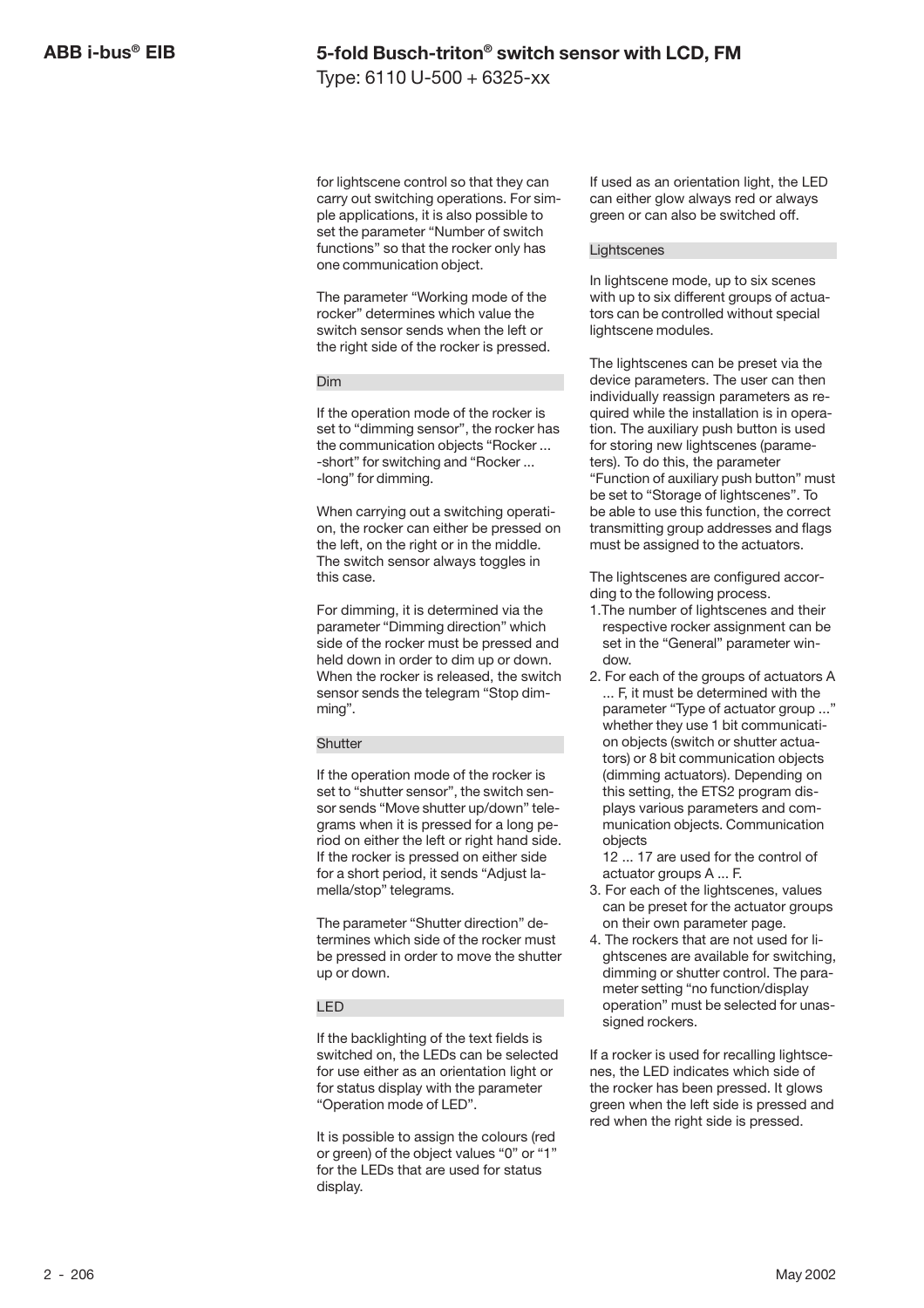#### Application example:

Dimmable lamps are installed in the sleeping area of a hotel room and in the entrance of the room. There is also a switchable reading lamp near the bed. The room can be made darker using an electrically driven shutter. The light in the adjoining bathroom can be dimmed and a fan can be operated.

From the door, it should be possible to control the dimmable lamps in the sleeping area, entrance hall and bathroom separately. The fan is to be switched together with the light in the bathroom. In addition, it should be possible to operate the shutter.

Two lightscenes can be recalled with a push button action:

- 1.All the lamps are switched almost to maximum brightness and the shutter is raised when the room is being cleaned.
- 2.All the lamps are switched off and the shutters are raised when the occupant leaves the room.

From the bed, it should be possible to dim the lamps in the sleeping area and in the entrance hall and to switch the reading lamp. It should also be possible to operate the shutter.

Two lightscenes can be recalled with a push button action:

- 1.The lamps in the bathroom and the entrance hall are dimmed to semi brightness when the occupant is walking through the room at night and the reading lamp is switched off.
- 2.All the lamps are switched off when the occupant goes to sleep.

Two 5-fold Busch-triton® switch sensors each with a flush-mounted switch actuator/sensor, three switch/dimming actuators and one shutter actuator are used.

The Busch-triton® switch sensor at the door has the following parameter settings:

Number of lightscenes:  $\mathfrak{p}$ 

Lightscenes are available: Rocker 5

- Function of auxiliary push button: no function
- Operation mode of rocker 1: dimming sensor
- Operation mode of rocker 2: dimming sensor
- Operation mode of rocker 3: dimming sensor
- Operation mode of rocker 4: shutter sensor
- Operation mode of rocker 5:
- Rocker is assigned two lightscenes IR area:
- no IR

Type of actuator group A: dimming actuator (8 bit)

- Type of actuator group B: dimming actuator (8 bit)
- Type of actuator group C:
- dimming actuator (8 bit) Type of actuator group D:
- switch or shutter actuator (1 bit) Type of actuator group E:

switch or shutter actuator (1 bit)

The two lightscenes are defined as follows:

Lightscene 1: Base lighting Actuator group A: 80%. Actuator group B: 80%, Actuator group C: 80%, Actuator group D: ON, Actuator group E: UP Lightscene 2: OFF Actuator group A: 0%, Actuator group B: 0%, Actuator group C: 0%, Actuator group D: OFF, Actuator group E: UP

The 1 bit and 4 bit communication objects of rockers 1 ... 3 are linked with the corresponding objects of the actuators for the lamps in the entrance hall, sleeping area and the bathroom.

The transmission flag is set for the switching objects of the dimming actuators. The status LEDs and the relay of the switch actuator/sensor can thus be controlled even when retrieving lightscenes.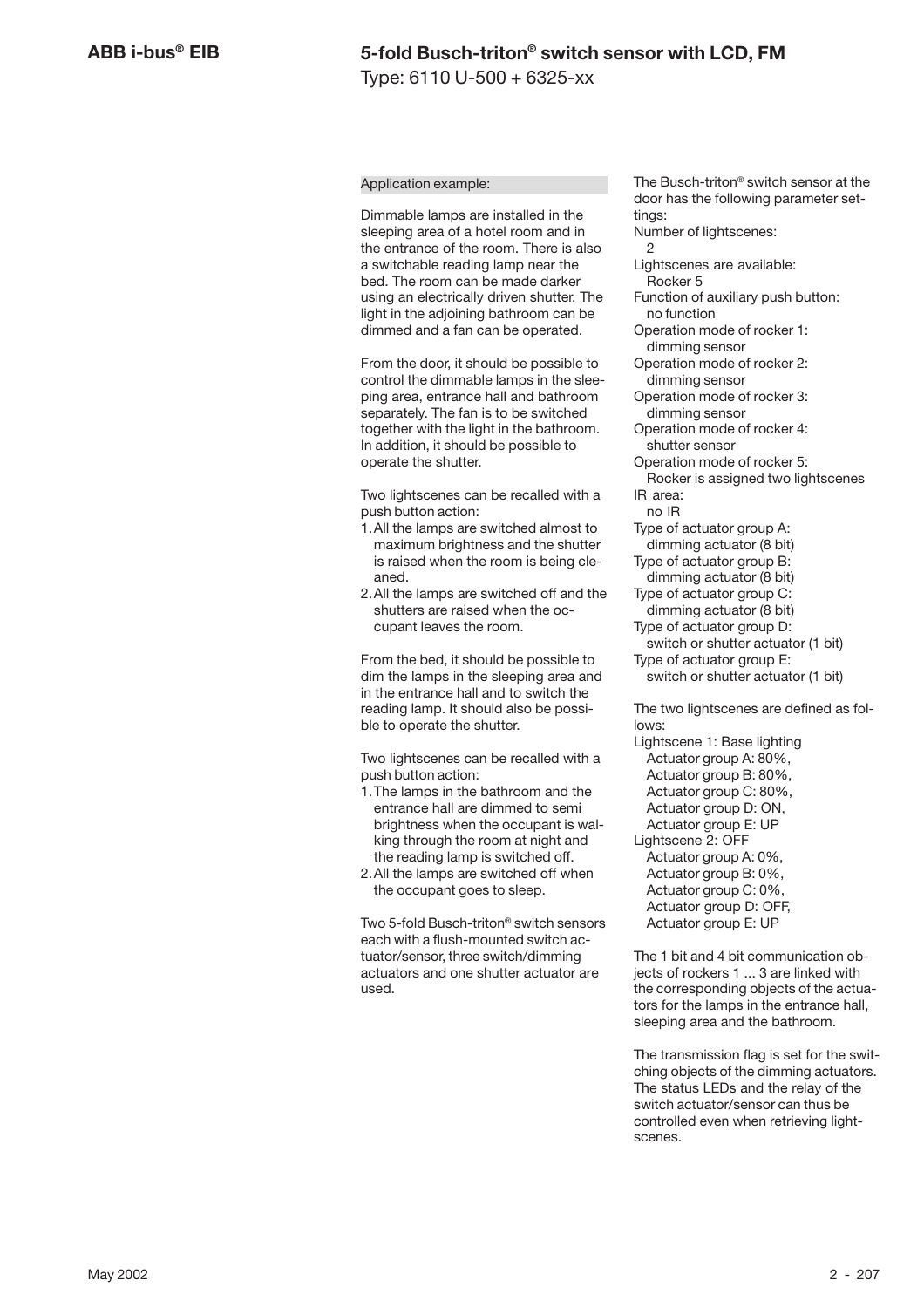Type: 6110 U-500 + 6325-xx

The two objects of rocker 4 are linked with the corresponding objects of the shutter actuator.

The 1 byte communication objects of actuator groups A ... C are linked with the 1 byte objects of the dimming actuators. The 1 bit communication object of actuator group D is linked with the object of rocker 3 of the second switch sensor. The 1 bit communication object of actuator group E is linked with the object of the shutter actuator for raising/lowering the shutter.

The Busch-triton® switch sensor at the bed has the following parameter settings: Number of lightscenes:  $\circ$ Lightscenes are available: Rocker 5 Function of the auxiliary push button: no function Operation mode of rocker 1: dimming sensor Operation mode of rocker 2: dimming sensor Operation mode of rocker 3: switch sensor, 1 function  $\Rightarrow$  1 object. working mode TOGGLE Operation mode of rocker 4: shutter sensor Operation mode of rocker 5: Rocker is assigned two lightscenes IR area: no IR Type of actuator group A: dimming actuator (8 bit) Type of actuator group B: dimming actuator (8 bit) Type of actuator group C: dimming actuator (8 bit) Type of actuator group D: switch or shutter actuator (1 bit) Type of actuator group E: switch or shutter actuator (1 bit) The two lightscenes are defined as follows: Lightscene 1: Passage lighting

Actuator group A: 40%, Actuator group B: 0%, Actuator group C: 40%, Actuator group D: OFF Lightscene 2: OFF Actuator group A: 0%, Actuator group B: 0%, Actuator group C: 0%, Actuator group D: OFF

The 1 bit and 4 bit communication objects of rockers 1 and 2 are linked with the corresponding objects of the actuators for the lamps in the entrance hall and the sleeping area.

The transmission flag is set for the switching objects of the dimming actuators. The status LEDs can thus be controlled even when retrieving lightscenes.

The communication object of rocker 3 is linked with the objects of actuator group D for the two switch sensors.

The two objects of rocker 4 are linked with the corresponding objects of the shutter actuator.

The 1 byte communication objects of actuator groups A and C are linked with the 1 byte objects of the dimming actuators. The 1 bit communication object of actuator group D is linked with the object of rocker 3 of the second switch sensor. The 1 bit communication object of actuator group E is not required by this switch sensor so that the hotel guest can freely decide whether he wants to sleep with the shutter open or closed.

In this case the auxiliary push buttons are not used for storing lightscenes so that hotel guests do not unintentionally change the set lightscenes. The read flags should therefore not be set for the communication objects that are used for shutter control in both sensors and the actuator. This prevents the shutter from being accidentally set in motion if there is ever a requirement to parameterise the lightscenes locally.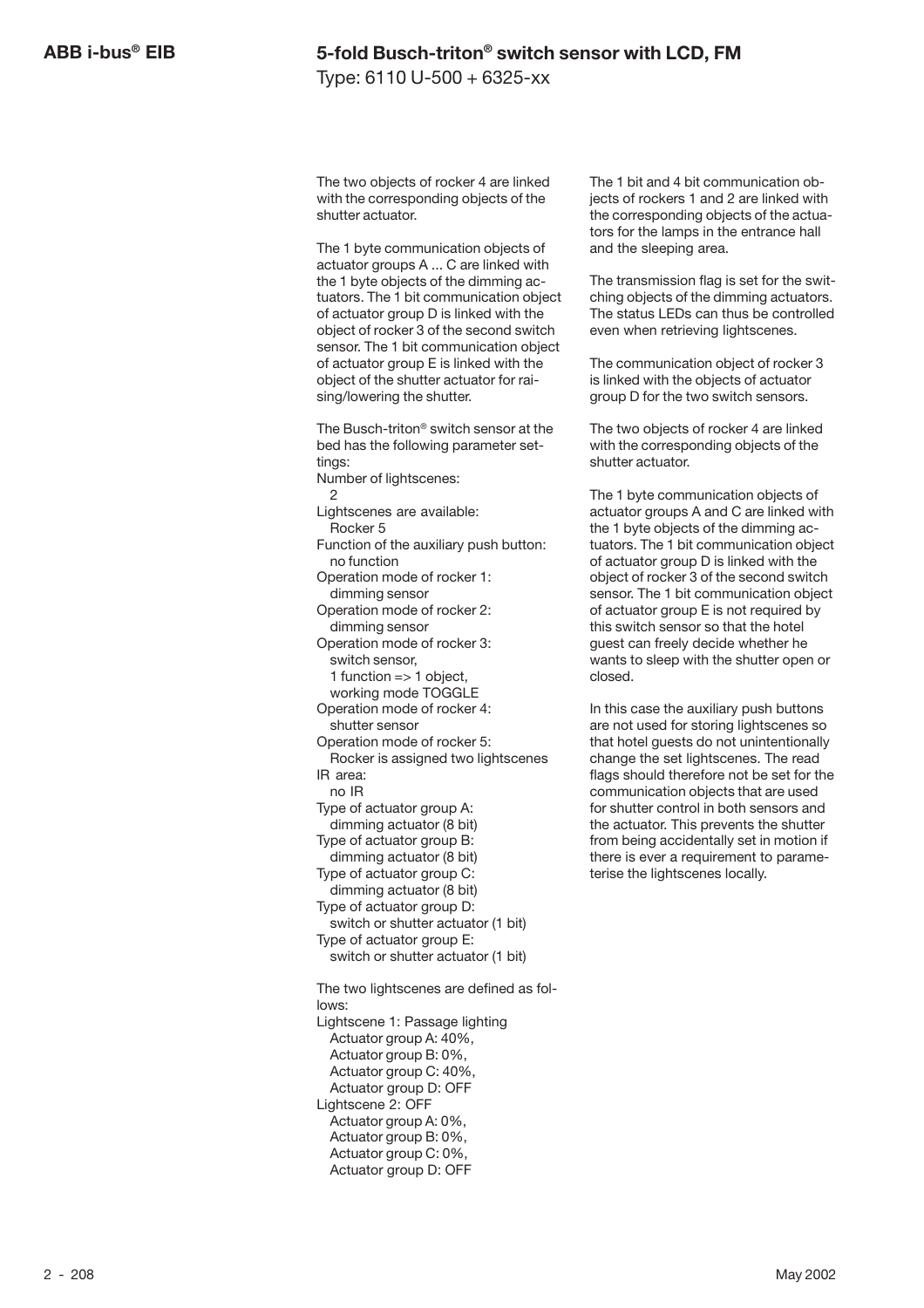Type: 6110 U-500 + 6325-xx

#### **Communication objects**

for switch sensor with two switch functions, 3 byte object value and 4 lightscenes on rockers 4 and 5

| No.            | <b>Type</b> | Object name      | <b>Function</b> |
|----------------|-------------|------------------|-----------------|
| 0              | 1 bit       | LCD object 0     | Switch          |
| 1              | 1 bit       | LCD object 1     | Switch          |
| 2              | 1 bit       | LCD object 2     | Switch          |
| 3              | 1 bit       | LCD object 3     | Switch          |
| 4              | 1 bit       | LCD object 4     | Switch          |
| 5              | 1 bit       | Backlighting/LED | Switch          |
| 6              | 1 bit       | Rocker 1 left    | Telegr. switch  |
| $\overline{7}$ | 1 bit       | Rocker 1 right   | Telegr. switch  |
| 8              | 1 bit       | Rocker 2 left    | Telegr. switch  |
| 9              | 1 bit       | Rocker 2 right   | Telegr. switch  |
| 10             | 1 bit       | Rocker 3 left    | Telegr. switch  |
| 11             | 1 bit       | Rocker 3 right   | Telegr. switch  |
| 12             | 1 bit       | Actuator group A | Telegr. switch  |
| 13             | 1 bit       | Actuator group B | Telegr. switch  |
| 14             | 1 bit       | Actuator group C | Telegr. switch  |
| 15             | 1 bit       | Actuator group D | Telegr. switch  |
| 16             | 1 bit       | Actuator group E | Telegr. switch  |
| 17             | 1 bit       | Actuator group F | Telegr. switch  |

**No. Type Object name Function**

3 1 bit Backlighting/LED Switch<br>4 1 bit Rocker 1 left Telear. 4 1 bit Rocker 1 left Telegr. switch<br>
5 1 bit Rocker 1 right Telegr. switch 1 bit Rocker 1 right Telegr. switch<br>1 bit Rocker 2 left Telegr. switch 6 1 bit Rocker 2 left Telegr. switch<br>
7 1 bit Rocker 2 right Telegr. switch

8 1 bit Rocker 3 left Telegr. switch<br>
9 1 bit Rocker 3 right Telegr. switch 9 1 bit Rocker 3 right Telegr. switch<br>
10 1 bit Rocker 4 left Telegr. switch

11 1 bit Rocker 4 right Telegr. switch

**No. Type Object name Function**

7 1 bit Backlighting/LED Switch<br>8 1 bit Rocker 3 left Telear. 8 1 bit Rocker 3 left Telegr. switch<br>9 1 bit Rocker 3 right Telegr. switch 9 1 bit Rocker 3 right Telegr. switch<br>
10 1 bit Rocker 4 left Telegr. switch

Rocker 2 right

...<br>3

...

...

#### **Communication objects**

for switch sensor with two switch functions and 2 lightscenes on rocker 5

#### **Communication objects**

for switch sensor with two switch functions and 6 lightscenes on rockers 1 to 3

#### **Communication objects**

for 4 lightscenes on rockers 4 and 5 with dimming actuator

| 11       | 1 bit       | Rocker 4 right   | Telegr. switch           |
|----------|-------------|------------------|--------------------------|
| $\cdots$ |             |                  |                          |
|          |             |                  |                          |
|          |             |                  |                          |
|          |             |                  |                          |
| No.      | <b>Type</b> | Object name      | <b>Function</b>          |
|          |             |                  |                          |
| $\cdots$ |             |                  |                          |
| 12       | 1 byte      | Actuator group A | Telegr. brightness value |
| 13       | 1 byte      | Actuator group B | Telegr. brightness value |
| 14       | 1 byte      | Actuator group C | Telegr. brightness value |

15 1 byte Actuator group D Telegr. brightness value<br>16 1 byte Actuator group E Telegr. brightness value 1 byte Actuator group E Telegr. brightness value 17 1 byte Actuator group F Telegr. brightness value

Telegr. switch

Telegr. switch

#### **Communication objects**

for switch sensor with one switch function and 4 lightscenes on rockers 4 and 5

| No.      | <b>Type</b> | Object name      | <b>Function</b> |  |
|----------|-------------|------------------|-----------------|--|
| $\cdots$ |             |                  |                 |  |
| 5        | 1 bit       | Backlighting/LED | Switch          |  |
| 6        | 1 bit       | Rocker 1         | Telegr. switch  |  |
| 8        | 1 bit       | Rocker 2         | Telegr. switch  |  |
| 10       | 1 bit       | Rocker 3         | Telegr. switch  |  |
| $\cdots$ |             |                  |                 |  |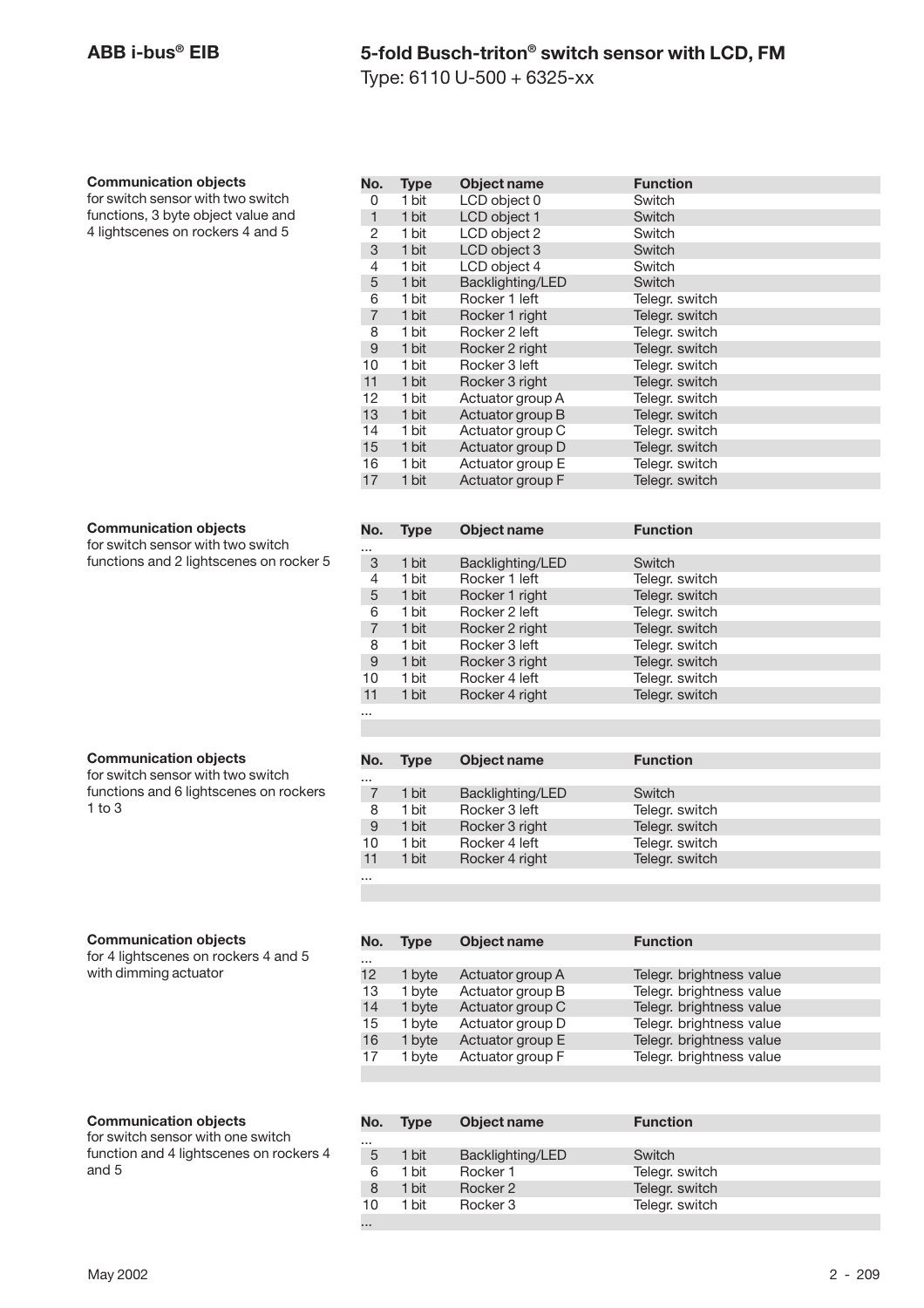Type: 6110 U-500 + 6325-xx

| <b>Communication objects</b>            | No.                       | <b>Type</b> | Object name        | <b>Function</b>              |
|-----------------------------------------|---------------------------|-------------|--------------------|------------------------------|
| for dimming sensor and 4 lightscenes    |                           |             |                    |                              |
| on rockers 4 and 5                      | 6                         | 1 bit       | Rocker 1 - short   | Telegr. switch               |
|                                         | $\overline{7}$            | 4 bit       | Rocker 1 - long    | Telegr. dimming              |
|                                         | $\,8\,$                   | 1 bit       | Rocker 2 - short   | Telegr. switch               |
|                                         | 9                         | 4 bit       | Rocker 2 - long    | Telegr. dimming              |
|                                         | 10                        | 1 bit       | Rocker 3 - short   | Telegr. switch               |
|                                         | 11                        | 4 bit       | Rocker 3 - long    | Telegr. dimming              |
|                                         |                           |             |                    |                              |
|                                         |                           |             |                    |                              |
|                                         |                           |             |                    |                              |
| <b>Communication objects</b>            | No.                       | <b>Type</b> | Object name        | <b>Function</b>              |
| for shutter sensor and 4 lightscenes on |                           |             |                    |                              |
| rockers 4 and 5                         | $6\phantom{1}6$           | 1 bit       | Rocker 1 - short   | Telegr. move shutter Up-Down |
|                                         | 7                         | 1 bit       | Rocker 1 - long    | Telegr. lamella adj./stop    |
|                                         | $\,8\,$                   | 1 bit       | Rocker 2 - short   | Telegr. move shutter Up-Down |
|                                         |                           |             |                    |                              |
|                                         | 9                         | 1 bit       | Rocker 2 - long    | Telegr. lamella adj./stop    |
|                                         | 10                        | 1 bit       | Rocker 3 - short   | Telegr. move shutter Up-Down |
|                                         | 11                        | 1 bit       | Rocker 3 - long    | Telegr. lamella adj./stop    |
|                                         |                           |             |                    |                              |
|                                         |                           |             |                    |                              |
| <b>Communication objects</b>            | No.                       | <b>Type</b> | <b>Object name</b> | <b>Function</b>              |
| for 1 bit (switch) LCD object value     | 0                         | 1 bit       | LCD object 0       | Switch                       |
|                                         | $\mathbf{1}$              | 1 bit       | LCD object 1       | Switch                       |
|                                         |                           |             |                    | Switch                       |
|                                         | $\sqrt{2}$                | 1 bit       | LCD object 2       |                              |
|                                         | $\mathbf{3}$              | 1 bit       | LCD object 3       | Switch                       |
|                                         | 4                         | 1 bit       | LCD object 4       | Switch                       |
|                                         |                           |             |                    |                              |
|                                         |                           |             |                    |                              |
| <b>Communication objects</b>            | No.                       | <b>Type</b> | Object name        | <b>Function</b>              |
| for 1 byte (value) LCD object value     | 0                         | 1 byte      | LCD object 0       | Value                        |
|                                         | $\mathbf{1}$              | 1 byte      | LCD object 1       | Value                        |
|                                         |                           |             |                    |                              |
|                                         | 2                         | 1 byte      | LCD object 2       | Value                        |
|                                         | $\ensuremath{\mathsf{3}}$ | 1 byte      | LCD object 3       | Value                        |
|                                         | $\overline{4}$            | 1 byte      | LCD object 4       | Value                        |
|                                         | .                         |             |                    |                              |
|                                         |                           |             |                    |                              |
| <b>Communication objects</b>            | No.                       | <b>Type</b> | <b>Object name</b> | <b>Function</b>              |
| for 2 byte (value) LCD object value     | 0                         | 2 byte      | LCD object 0       | Value                        |
|                                         | $\mathbf{1}$              | 2 byte      | LCD object 1       | Value                        |
|                                         | 2                         | 2 byte      | LCD object 2       | Value                        |
|                                         |                           |             |                    | Value                        |
|                                         | 3                         | 2 byte      | LCD object 3       |                              |
|                                         | 4                         | 2 byte      | LCD object 4       | Value                        |
|                                         |                           |             |                    |                              |
|                                         |                           |             |                    |                              |
| <b>Communication objects</b>            | No.                       | <b>Type</b> | <b>Object name</b> | <b>Function</b>              |
| for 3 byte (time/date) LCD object value | 0                         | 3 byte      | LCD object 0       | Time/date                    |
|                                         | $\mathbf{1}$              | 3 byte      | LCD object 1       | Time/date                    |
|                                         |                           | 3 byte      | LCD object 2       | Time/date                    |
|                                         | 2                         |             |                    |                              |
|                                         | 3                         | 3 byte      | LCD object 3       | Time/date                    |
|                                         | 4                         | 3 byte      | LCD object 4       | Time/date                    |
|                                         |                           |             |                    |                              |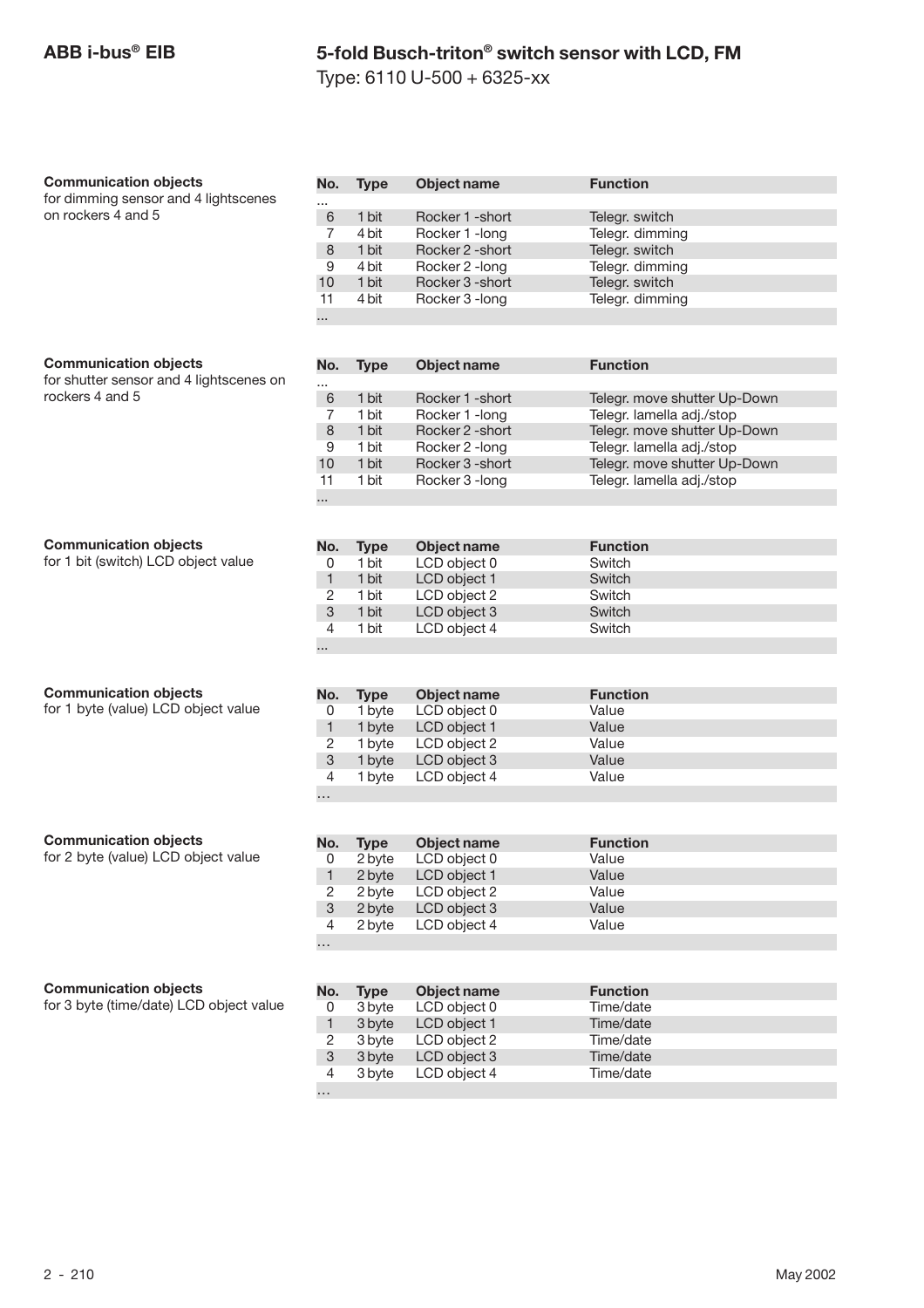Type: 6110 U-500 + 6325-xx

#### **Parameters**

The default setting for the values is **printed in bold type.**

| General:                                                                 |                                                                                      |
|--------------------------------------------------------------------------|--------------------------------------------------------------------------------------|
| - Object for backlighting switches                                       | text field and status LED<br>only text field LED                                     |
| - Behaviour of text field illumination<br>after bus voltage recovery     | <b>ON</b><br>OFF                                                                     |
| - Function of auxiliary push button                                      | no function / display operation<br>storage of lightscenes                            |
| – Number of lightscenes                                                  | 2/4/6                                                                                |
| if 2 lightscenes are selected:                                           |                                                                                      |
| - Lightscenes are available                                              | Rocker 1<br>Rocker 2<br>Rocker <sub>3</sub><br>Rocker 4<br><b>Rocker 5</b>           |
| if 4 lightscenes are selected:                                           |                                                                                      |
| - Lightscenes are available                                              | Rockers 1 and 2<br>Rockers 2 and 3<br>Rockers 3 and 4<br>Rockers 4 and 5             |
| if 6 lightscenes are selected:                                           |                                                                                      |
| - Lightscenes are available                                              | Rockers 1 to 3<br>Rockers 2 to 4<br>Rockers 3 to 5                                   |
| - Waiting time between telegrams when<br>activating lightscenes (140 ms) | 0                                                                                    |
| - IR area                                                                | blue<br>white<br>no IR                                                               |
| - Push button action interpreted as<br>long from                         | 280 ms / 420 ms / 560 ms / 700 ms /<br>800 ms                                        |
| if 2 lightscenes are selected:                                           |                                                                                      |
| - Relay connected with                                                   | Object 4<br>Object 6<br>Object 8<br>Object 10                                        |
| if 4 lightscenes are selected:                                           |                                                                                      |
| - Relay connected with                                                   | Object 6<br>Object 8<br>Object 10                                                    |
| if 6 lightscenes are selected:                                           |                                                                                      |
| - Relay connected with                                                   | Object 8<br>Object 10                                                                |
|                                                                          |                                                                                      |
| Separate for each rocker:                                                |                                                                                      |
| if lightscenes are assigned:                                             |                                                                                      |
| - Rocker is assigned two lightscenes                                     | $\leftarrow$ NOTE                                                                    |
| if no lightscenes are assigned:                                          |                                                                                      |
| - Operation mode of rocker                                               | no function / display operation<br>shutter sensor<br>dimming sensor<br>switch sensor |
|                                                                          |                                                                                      |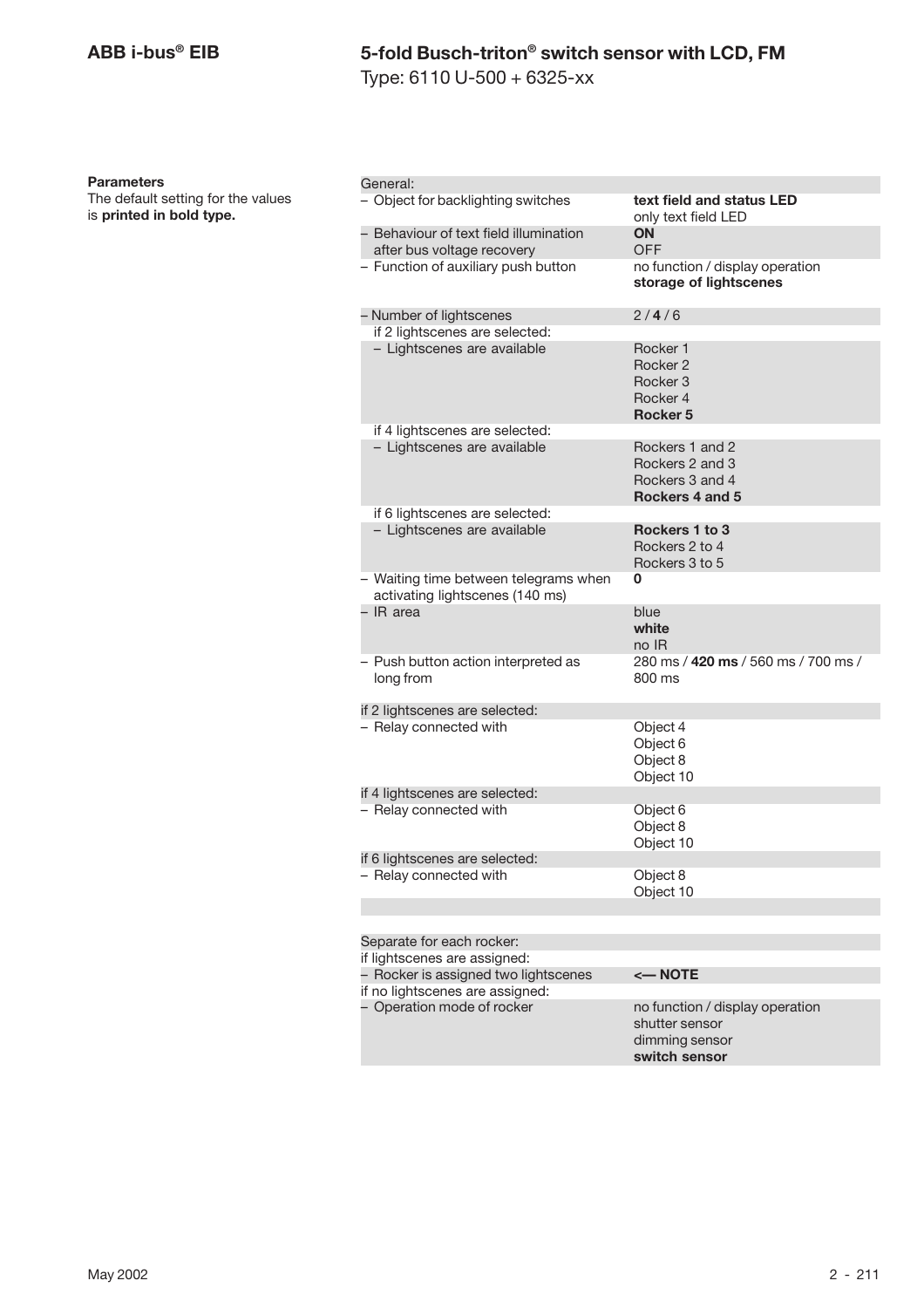Type: 6110 U-500 + 6325-xx

| for switch sensor operation mode:                               |                                                                                                                                                                                                                                                                                    |
|-----------------------------------------------------------------|------------------------------------------------------------------------------------------------------------------------------------------------------------------------------------------------------------------------------------------------------------------------------------|
| - Number of switch functions                                    | 2 functions => 2 objects<br>1 function $=> 1$ object                                                                                                                                                                                                                               |
| if 1 function is selected:                                      |                                                                                                                                                                                                                                                                                    |
| - Working mode of rocker                                        | <b>TOGGLE</b><br>$left =$ OFF, right = ON<br>$left = ON$ , right = OFF                                                                                                                                                                                                             |
| if 2 functions are selected:<br>- Working mode of rocker        | left = TOGGLE, right = TOGGLE<br>$left = TOGGLE$ , right = OFF<br>$left =$ OFF, right = TOGGLE<br>$left =$ OFF, right = OFF<br>$left = TOGGLE$ , right = $ON$<br>$left =$ OFF, right = ON<br>$left = ON$ , right = TOGGLE<br>$left = ON$ , right = OFF<br>$left = ON$ , right = ON |
| for dimming sensor operation mode:                              |                                                                                                                                                                                                                                                                                    |
| - Dimming direction                                             | $left =$ darker, right = brighter<br>$left = brighter$ , right = darker                                                                                                                                                                                                            |
| for shutter sensor operation mode:                              |                                                                                                                                                                                                                                                                                    |
| - Shutter direction                                             | $left =$ DOWN, right = UP<br>$left = UP$ , right = DOWN                                                                                                                                                                                                                            |
| Operation mode of LED                                           | orientation light<br>indicates object value                                                                                                                                                                                                                                        |
| for display of object value:                                    |                                                                                                                                                                                                                                                                                    |
| - Colour of theLED                                              | $OFF = green, ON = red$<br>$OFF = red$ , $ON = green$                                                                                                                                                                                                                              |
| for orientation light:                                          |                                                                                                                                                                                                                                                                                    |
| - Colour of the LED                                             | always green<br>always red<br>always OFF                                                                                                                                                                                                                                           |
|                                                                 |                                                                                                                                                                                                                                                                                    |
| Actuator types:                                                 |                                                                                                                                                                                                                                                                                    |
| Separate for each actuator group:                               |                                                                                                                                                                                                                                                                                    |
| - Type of actuator group A  F                                   | switch or shutter actuator (1 bit)<br>dimming actuator (8 bit)                                                                                                                                                                                                                     |
| Separate for each lightscene:                                   |                                                                                                                                                                                                                                                                                    |
| for switch or shutter actuator:<br>- Preset actuator group A  F | OFF/UP                                                                                                                                                                                                                                                                             |
|                                                                 | ON / DOWN                                                                                                                                                                                                                                                                          |
| for dimming actuator:<br>- Preset actuator group A  F           | $0\frac{9}{6}$ / 5 % /  / 95 % / 100 %                                                                                                                                                                                                                                             |
|                                                                 |                                                                                                                                                                                                                                                                                    |
| Display:                                                        |                                                                                                                                                                                                                                                                                    |
| Separate for each LCD object:                                   |                                                                                                                                                                                                                                                                                    |
| - Type of LCD object no. 0  4                                   | 3 byte (time/date)                                                                                                                                                                                                                                                                 |
|                                                                 | 2 byte (value)                                                                                                                                                                                                                                                                     |
|                                                                 | 1 byte (value)<br>1 bit (switch)                                                                                                                                                                                                                                                   |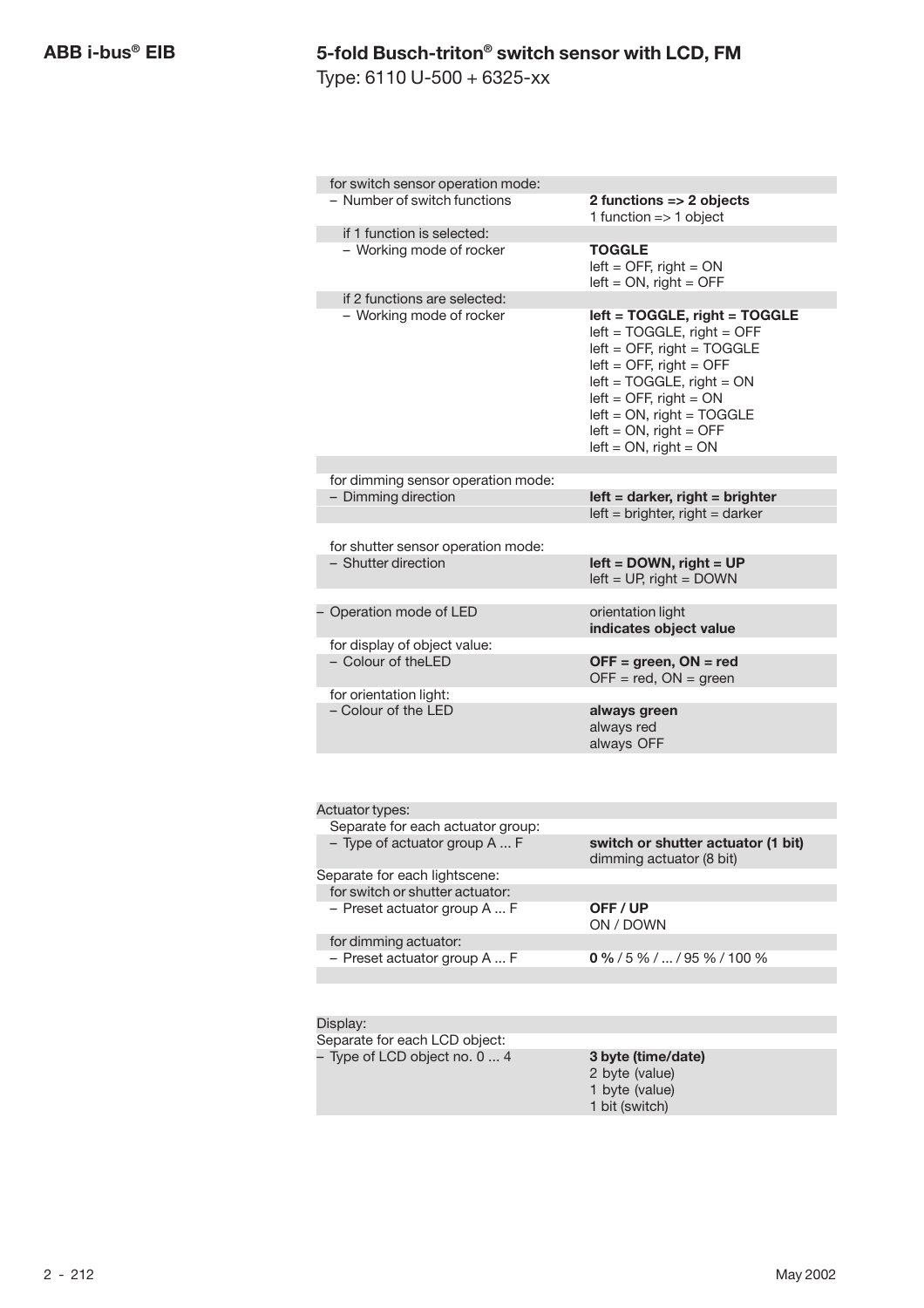Type: 6110 U-500 + 6325-xx

#### **IR LCD Switch Dim Shutter /2**



#### **Selection in ETS2**

– ABB  $L$ Push Button triton  $L$ Push button, 5-fold for 1SA The application program is specifically for the 5-fold Busch-triton® switch sensor application module in connection with a flush-mounted switch actuator/ sensor.

The Busch-triton® switch sensor can be used for switching, dimming as well as for shutter control.

The rockers of the Busch-triton® switch sensor each have the same set of parameters. With the parameter "Operation mode of rocker", the basic switch, dimming or shutter control function can be selected. Depending on this setting, different parameters and objects are available for the rockers. There is a common parameter "Push button action interpreted as long from" for all the rokkers that are used for dimming or shutter control. Normally the switch sensor detects a long push button action if a rocker is pressed for longer than 400 ms.

#### Fault protection

The fault protection function causes only one basic function to be triggered when any of the rockers of the switch sensor are pressed. For example, pressing one of the three rockers via communication object no. 1 "Fault protection" switches the base lighting alternately on or off.

The fault protection system can be permanently activated or for example be timed to switch on or off via the EIB using object no. 0 "Fault protection Off/ On". If the parameter "Function of auxiliary push button" is set to "Interrupt fault protection", the five rockers can be used for different functions after pressing the auxiliary push button for approximately 5 seconds.

#### **Backlighting**

The backlit text fields display the functions of the rockers even in the dark. Using the communication object "Backlighting/LED", the backlighting and status LEDs can if required be switched on or off.

The auxiliary push button can also be used for manual switching. The parameter "Function of auxiliary push button" must be set to "Backlighting and LED on/off". When the auxiliary push button is pressed, not only is the lighting of the switch sensor switched on or off but a telegram is sent via the communication object "Backlighting/ LED". It is therefore possible to switch on the lighting for several Busch-triton® switch sensors at the same time via a common group address.

By default, the backlighting switches on after bus voltage recovery. This can also be changed via the parameter "Behaviour of text field illumination...".

IR

In addition to using the rockers, the Busch-triton® switch sensor can also be controlled remotely via an infrared hand-held transmitter. The five rockers and the auxiliary push button can be assigned to the white or blue infrared area of the hand-held transmitter. The relevant setting must then be selected via the slide switch on the hand-held transmitter. The MEMO button on the transmitter corresponds to the function of the auxiliary push button on the Busch-triton® switch sensor.

#### Relay

Using the parameter "Relay connected with", it is possible to control the relay locally using one of the rockers as well as via the bus. It is therefore possible to select one communication object that is used for switching, dimming or shutter control.

#### LCD

The display of the Busch-triton® switch sensor can represent the values of five different communication objects.

In order to display switching states, relative variables such as brightness values, physical variables such as temperature values, the current time or date, it is possible to parameterise the object value for each LCD object from 1 bit to 3 bytes.

If more than one piece of text is to be displayed, it is possible to exchange the text messages either automatically or after a fixed period or on receipt of a new telegram or by manually pressing a push button (scrolling).

The input of the display text and several further settings is carried out using the Busch LCD management software. This software is available free of charge on the EIB CD-ROM/diskette. The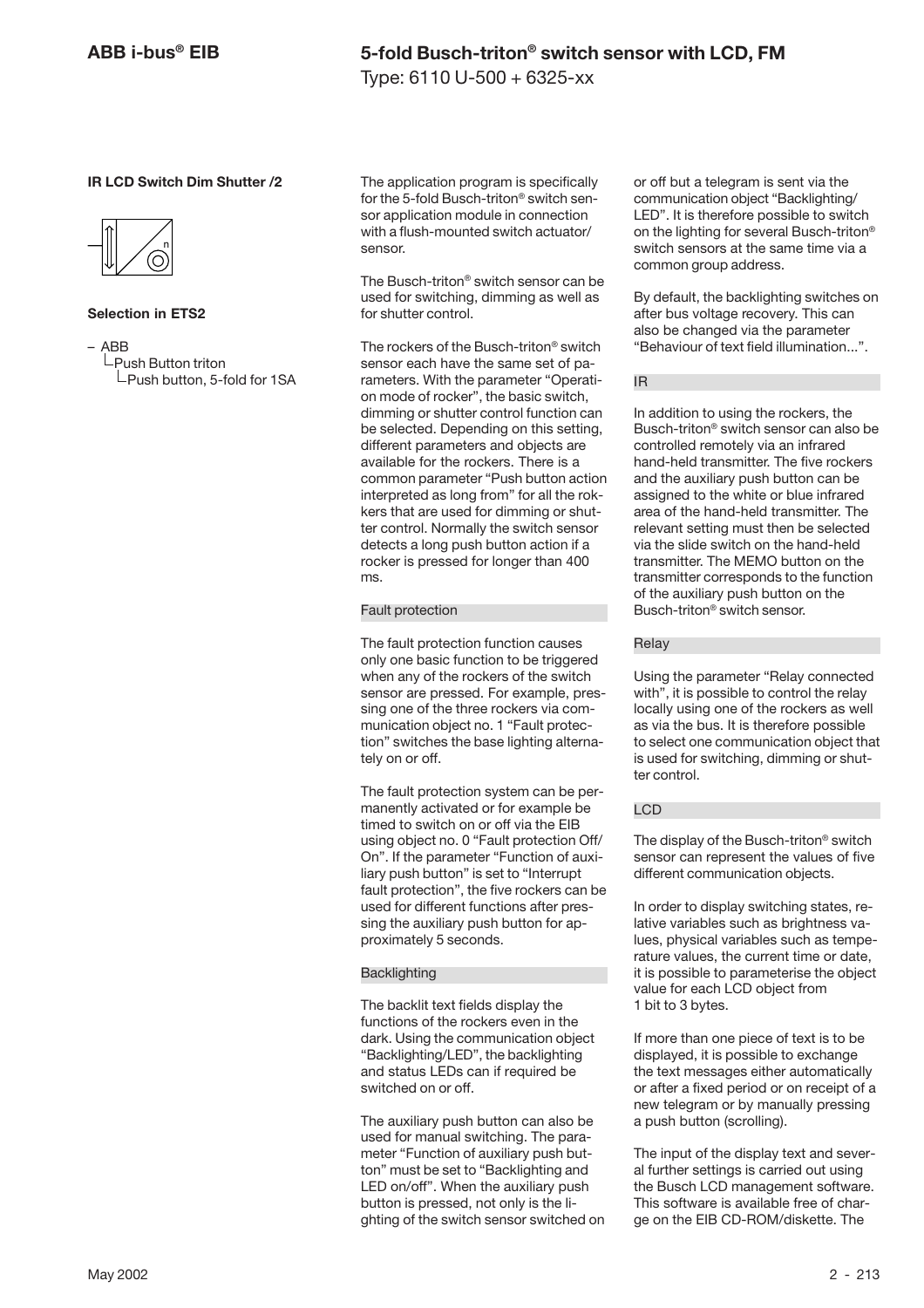Type: 6110 U-500 + 6325-xx

function of the software is described in the Software/visualisation chapter. When entering the settings, you should ensure that the data (objects) of ETS2 and the display management software match.

#### Switch

In the default setting of the Busch-triton® switch sensor, there are two 1 bit communication objects available for the rockers for switching. For simple applications, it is also possible to set the parameter "Number of switch functions" so that the rocker only has one communication object.

The parameter "Working mode of the rocker" determines which value the switch sensor sends when the left or the right side of the rocker is pressed.

#### Dim

If the operation mode of the rocker is set to "dimming sensor", the rocker has the communication objects "Rocker ... -short" for switching and "Rocker ... -long" for dimming.

When carrying out a switching operation, the rocker can either be pressed on the left, on the right or in the middle. The switch sensor always toggles in this case.

For dimming, it is determined via the parameter "Dimming direction" which side of the rocker must be pressed and held down in order to dim up or down. When the rocker is released, the switch sensor sends the telegram "Stop dimming".

#### **Shutter**

If the operation mode of the rocker is set to "shutter sensor", the switch sensor sends "Move shutter up/down" telegrams when it is pressed for a long period on either the left or right hand side. If the rocker is pressed on either side for a short period, it sends "Adjust lamella/stop" telegrams.

The parameter "Shutter direction" determines which side of the rocker must be pressed in order to move the shutter up or down.

#### LED

If the backlighting of the text fields is switched on, the LEDs can be selected for use either as an orientation light or for status display with the parameter "Operation mode of LED".

It is possible to assign the colours (red or green) of the object values "0" or "1" for the LEDs that are used for status display.

If used as an orientation light, the LED can either glow always red or always green or can also be switched off.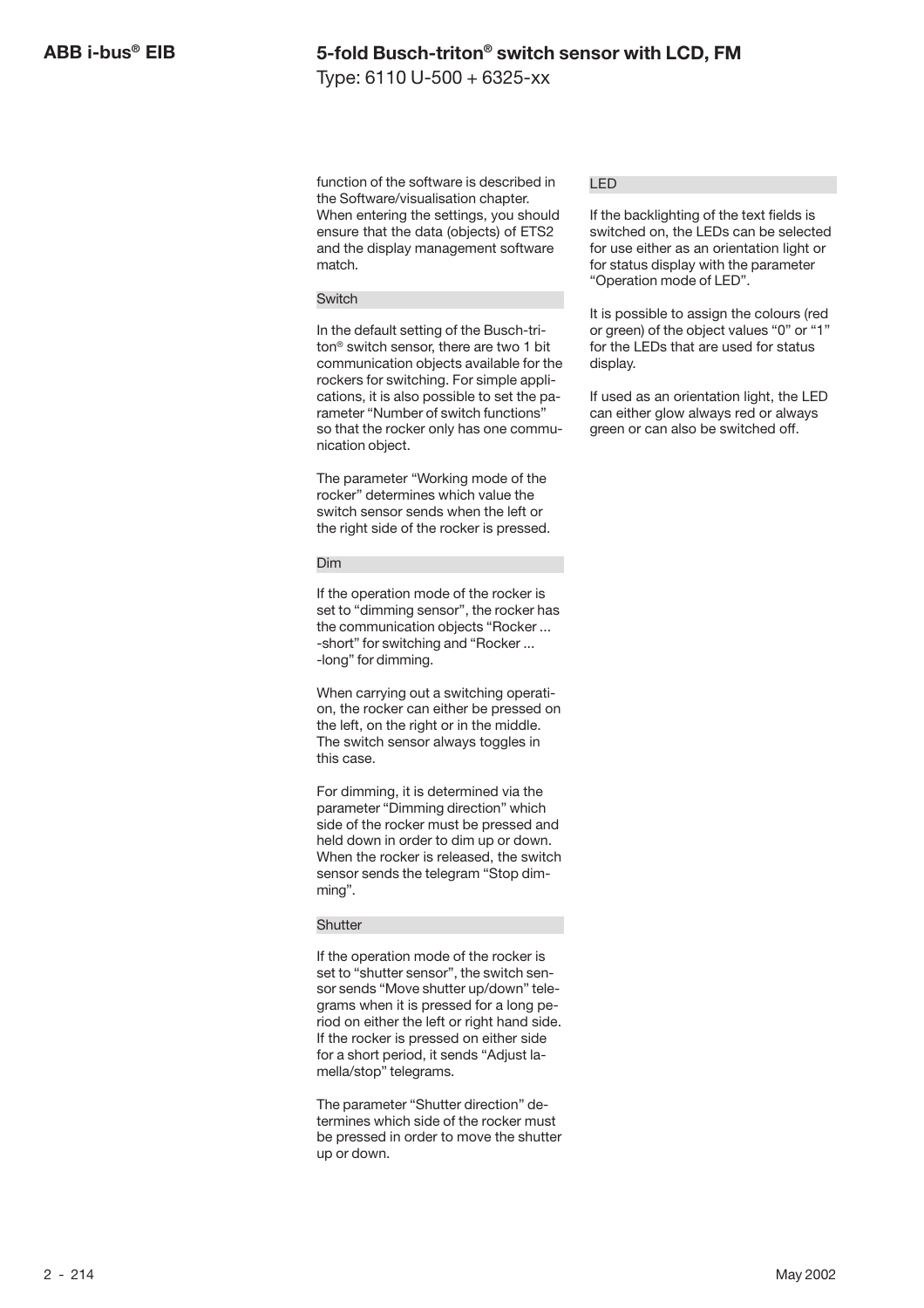#### Application example:

In a lecture theatre, there is one group of dimmable downlighters above the seminar participants, one group of dimmable spotlights above the lecture area and two groups of switchable wall floodlights. The room can be made darker using two electrically driven shutter motors.

The seminar participants are normally only able to switch the lights on and off.

Two 5-fold Busch-triton® switch sensors with switch actuator/sensors, two dimming actuators and and two shutter actuators are used.

The two Busch-triton® switch sensors at the doors have almost identical parameter settings: Function of auxiliary push button: interrupt fault protection Operation mode of rocker 1: switch sensor, 2 functions, left = TOGGLE, right = TOGGLE Operation mode of LED: indicates object value Colour of LED:  $OFF = green, ON = red$ Operation mode of rocker 2: dimming sensor Operation mode of LED: indicates object value Colour of LED:  $OFF = green, ON = red$ Operation mode of rocker 3: dimming sensor Operation mode of LED: indicates object value Colour of LED:  $OFF = green, ON = red$ Operation mode of rocker 4: shutter sensor Operation mode of LED: orientation light Colour of LED: always OFF Operation mode of rocker 5: shutter sensor Operation mode of LED: orientation light Colour of LED: always OFF

The parameter "IR area" is set differently for the two switch sensors so that they do not both send telegrams when using remote control.

The relays of the switch actuators/sensors each switch one group of wall floodlights.

The connection of group addresses to the communication objects is almost identical. Only the two objects for rokker 1 are linked with the other objects of the other switch sensor. It is therefore possible to switch both groups of wall floodlights separately when the fault protection function is deactivated.

The 1 bit communication object no. 1 "Fault protection" of the auxiliary push button is linked with the 1 bit communcation objects "Rocker 1 left" for both switch sensors. When the fault protection function is active, generally both groups of wall floodlights are switched.

The 1 bit and 4 bit communication objects of rockers 1 and 2 are linked with the corresponding objects of the two dimming actuators.

The communication objects of rockers 4 and 5 for raising and lowering the shutters and for lamella adjustment are linked with the corresponding objects of the shutter actuators.

In general the switch sensor operates with an active fault protection system. The wall floodlights are switched each time any of the rockers is pressed.

The lecturer can execute the same functions via remote control. The IR area can be set as required as both switch sensors react to different settings but carry out the same functions.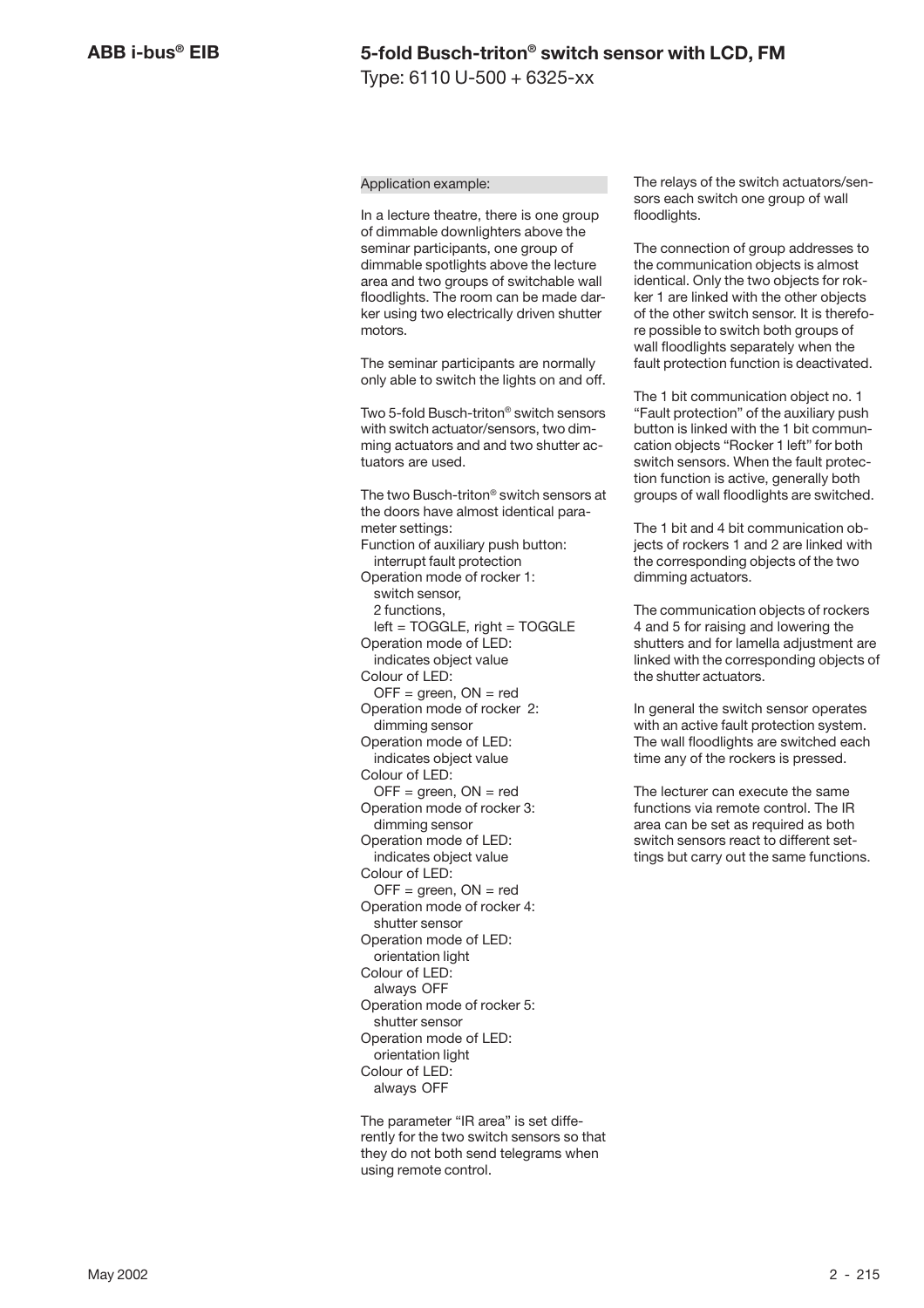Type: 6110 U-500 + 6325-xx

#### **Communication objects**

for switch sensor with two switch functions without fault protection

| No.            | <b>Type</b> | <b>Object name</b> | <b>Function</b> |
|----------------|-------------|--------------------|-----------------|
| 2              | 1 bit       | Backlighting/LED   | Switch          |
| 3              | 1 bit       | Rocker 1 left      | Telegr. switch  |
| 4              | 1 bit       | Rocker 1 right     | Telegr. switch  |
| 5              | 1 bit       | Rocker 2 left      | Telegr. switch  |
| 6              | 1 bit       | Rocker 2 right     | Telegr. switch  |
| $\overline{7}$ | 1 bit       | Rocker 3 left      | Telegr. switch  |
| 8              | 1 bit       | Rocker 3 right     | Telegr. switch  |
| 9              | 1 bit       | Rocker 4 left      | Telegr. switch  |
| 10             | 1 bit       | Rocker 4 right     | Telegr. switch  |
| 11             | 1 bit       | Rocker 5 left      | Telegr. switch  |
| 12             | 1 bit       | Rocker 5 right     | Telegr. switch  |
| 13             | 3 byte      | LCD object 13      | Time/date       |
| 14             | 3 byte      | LCD object 14      | Time/date       |
| 15             | 3 byte      | LCD object 15      | Time/date       |
| 16             | 3 byte      | LCD object 16      | Time/date       |
| 17             | 3 byte      | LCD object 17      | Time/date       |

#### **Communication objects**

with fault protection

### **Communication objects**

for switch sensor with one switch function

| No. | <b>Type</b> | Object name             | <b>Function</b>         |
|-----|-------------|-------------------------|-------------------------|
|     | 1 bit       | Input telegr.           | Fault protection Off/On |
|     | 1 bit       | <b>Fault protection</b> | Telegr. switch          |
|     |             |                         |                         |

| No.      | <b>Type</b> | Object name | <b>Function</b> |  |
|----------|-------------|-------------|-----------------|--|
| $\cdots$ |             |             |                 |  |
| 3        | 1 bit       | Rocker 1    | Telegr. switch  |  |
| 5        | 1 bit       | Rocker 2    | Telegr. switch  |  |
|          | 1 bit       | Rocker 3    | Telegr. switch  |  |
| 9        | 1 bit       | Rocker 4    | Telegr. switch  |  |
| 11       | 1 bit       | Rocker 5    | Telegr. switch  |  |
| $\cdots$ |             |             |                 |  |

#### **Communication objects**

for dimming sensor

| No.            | Type  | Object name      | <b>Function</b> |
|----------------|-------|------------------|-----------------|
| $\cdots$       |       |                  |                 |
| 3              | 1 bit | Rocker 1 - short | Telegr. switch  |
| 4              | 4 bit | Rocker 1 - long  | Telegr. dimming |
| 5              | 1 bit | Rocker 2 - short | Telegr. switch  |
| 6              | 4 bit | Rocker 2 -long   | Telegr. dimming |
| $\overline{7}$ | 1 bit | Rocker 3 - short | Telegr. switch  |
| 8              | 4 bit | Rocker 3 - long  | Telegr. dimming |
| 9              | 1 bit | Rocker 4 - short | Telegr. switch  |
| 10             | 4 bit | Rocker 4 - long  | Telegr. dimming |
| 11             | 1 bit | Rocker 5 - short | Telegr. switch  |
| 12             | 4 bit | Rocker 5 - long  | Telegr. dimming |
| 1.11           |       |                  |                 |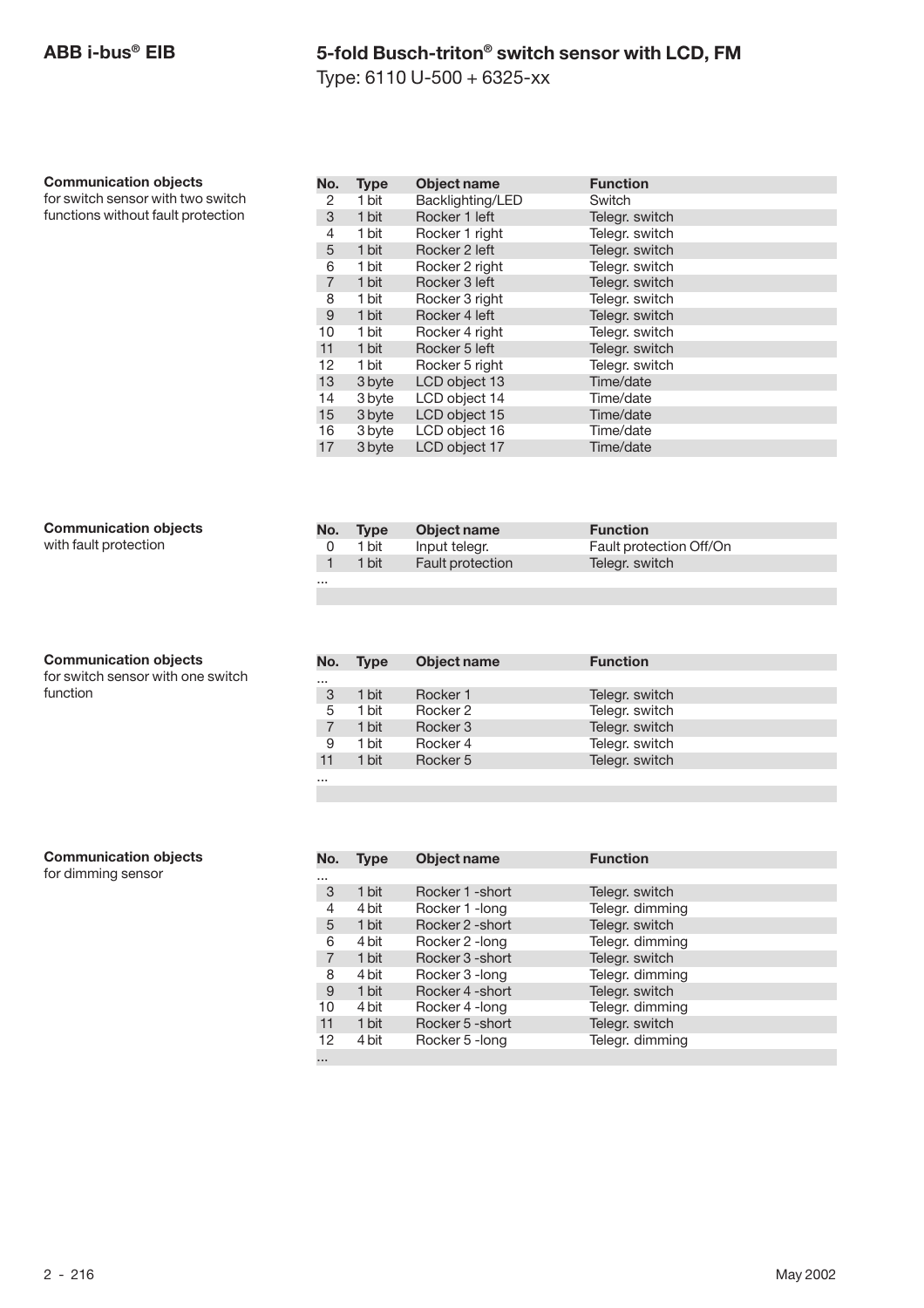Type: 6110 U-500 + 6325-xx

| <b>Communication objects</b> |  |
|------------------------------|--|
|------------------------------|--|

for shutter sensor

| No. | Type  | <b>Object name</b> | <b>Function</b>              |
|-----|-------|--------------------|------------------------------|
|     |       |                    |                              |
| 3   | 1 bit | Rocker 1 - long    | Telegr. move shutter Up-Down |
| 4   | 1 bit | Rocker 1 - short   | Telegr. lamella adj./stop    |
| 5   | 1 bit | Rocker 2 - long    | Telegr. move shutter Up-Down |
| 6   | 1 bit | Rocker 2 - short   | Telegr. lamella adj./stop    |
| 7   | 1 bit | Rocker 3 - long    | Telegr. move shutter Up-Down |
| 8   | 1 bit | Rocker 3 - short   | Telegr. lamella adj./stop    |
| 9   | 1 bit | Rocker 4 - long    | Telegr. move shutter Up-Down |
| 10  | 1 bit | Rocker 4 -short    | Telegr. lamella adj./stop    |
| 11  | 1 bit | Rocker 5 - long    | Telegr. move shutter Up-Down |
| 12  | 1 bit | Rocker 5 - short   | Telegr. lamella adj./stop    |
|     |       |                    |                              |

| No.      | <b>Type</b> | Object name   | <b>Function</b> |  |
|----------|-------------|---------------|-----------------|--|
| $\cdots$ |             |               |                 |  |
| 13       | 1 bit       | LCD object 13 | Switch          |  |
| 14       | 1 bit       | LCD object 14 | Switch          |  |
| 15       | 1 bit       | LCD object 15 | Switch          |  |
| 16       | 1 bit       | LCD object 16 | Switch          |  |
| 17       | 1 bit       | LCD object 17 | Switch          |  |

| No.      | <b>Type</b> | Object name   | <b>Function</b> |
|----------|-------------|---------------|-----------------|
| $\cdots$ |             |               |                 |
| 13       | 1 byte      | LCD object 13 | Value           |
| 14       | 1 byte      | LCD object 14 | Value           |
| 15       | 1 byte      | LCD object 15 | Value           |
| 16       | 1 byte      | LCD object 16 | Value           |
| 17       | 1 byte      | LCD object 17 | Value           |

| No.      | <b>Type</b> | Object name   | <b>Function</b> |  |
|----------|-------------|---------------|-----------------|--|
| $\cdots$ |             |               |                 |  |
| 13       | 2 byte      | LCD object 13 | Value           |  |
| 14       | 2 byte      | LCD object 14 | Value           |  |
| 15       | 2 byte      | LCD object 15 | Value           |  |
| 16       | 2 byte      | LCD object 16 | Value           |  |
| 17       | 2 byte      | LCD object 17 | Value           |  |

| No.      | <b>Type</b> | Object name   | <b>Function</b> |  |
|----------|-------------|---------------|-----------------|--|
| $\cdots$ |             |               |                 |  |
| 13       | 3 byte      | LCD object 13 | Time/date       |  |
| 14       | 3 byte      | LCD object 14 | Time/date       |  |
| 15       | 3 byte      | LCD object 15 | Time/date       |  |
| 16       | 3 byte      | LCD object 16 | Time/date       |  |
| 17       | 3 byte      | LCD object 17 | Time/date       |  |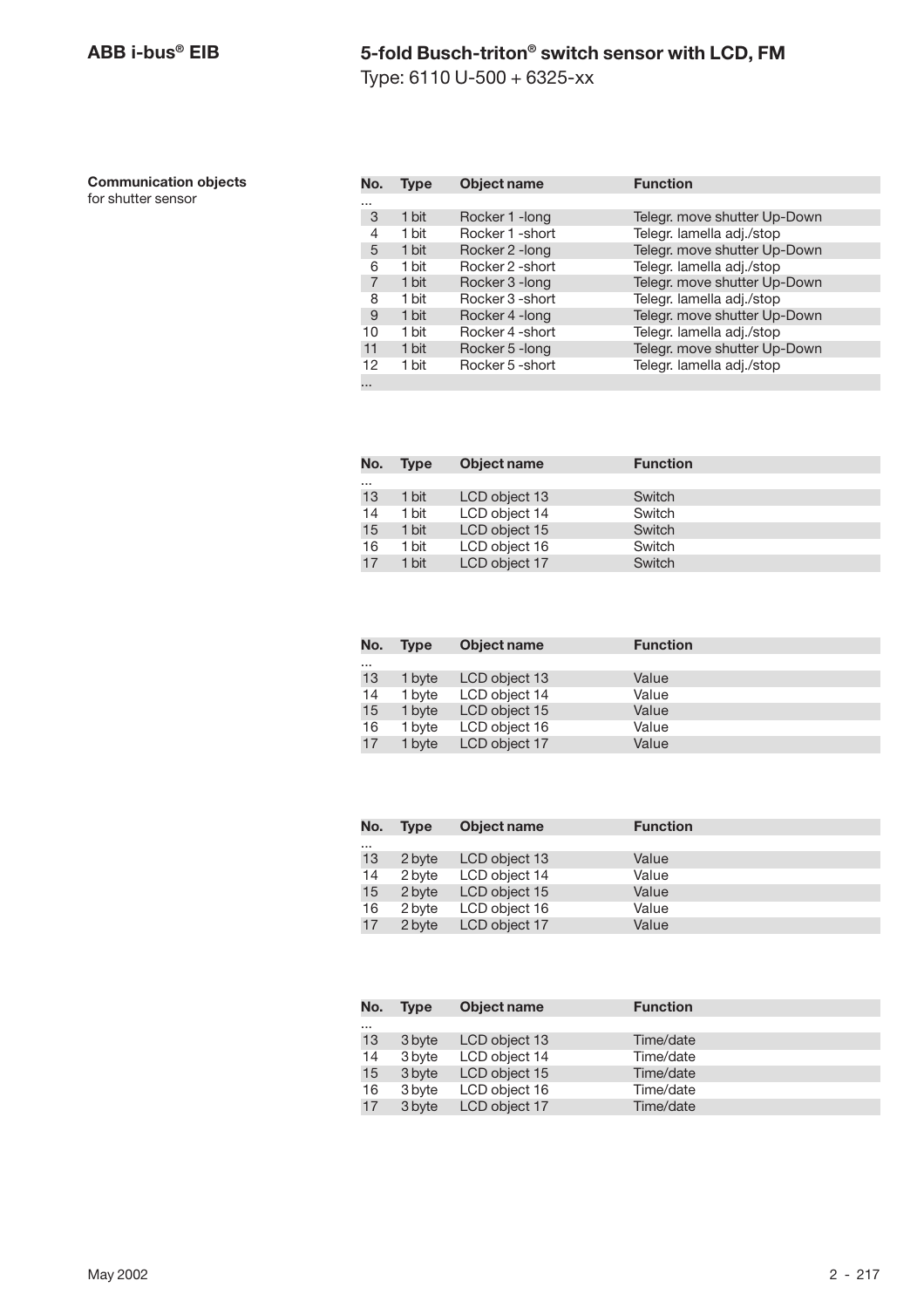Type: 6110 U-500 + 6325-xx

| General:                                                             |                                                                                                                                                                                                                                                                               |
|----------------------------------------------------------------------|-------------------------------------------------------------------------------------------------------------------------------------------------------------------------------------------------------------------------------------------------------------------------------|
| - Object for backlighting switches                                   | text field and status LED<br>only text field LED                                                                                                                                                                                                                              |
| - Behaviour of text field illumination<br>after bus voltage recovery | ON<br><b>OFF</b>                                                                                                                                                                                                                                                              |
| - Function of auxiliary push button                                  | no function / display operation<br>interrupt fault protection (approx. 5s)<br>text field and status LED on/off                                                                                                                                                                |
| - IR area                                                            | blue<br>white<br>no IR                                                                                                                                                                                                                                                        |
| - Push button action interpreted as<br>long from                     | 280 ms / 420 ms / 560 ms /<br>700 ms / 800 ms                                                                                                                                                                                                                                 |
| - Relay connected with                                               | Object 3 / Object 5 / Object 7 /<br>Object 9 / Object 11                                                                                                                                                                                                                      |
|                                                                      |                                                                                                                                                                                                                                                                               |
| Separate for each rocker:<br>- Operation mode of rocker              | no function / display operation<br>shutter sensor<br>dimming sensor<br>switch sensor                                                                                                                                                                                          |
| for switch sensor operation mode:                                    |                                                                                                                                                                                                                                                                               |
| - Number of switch functions                                         | 2 functions => 2 Objekte<br>1 Funktion => 1 Objekt                                                                                                                                                                                                                            |
| if 1 function is selected:                                           |                                                                                                                                                                                                                                                                               |
| - Working mode of rocker                                             | <b>TOGGLE</b><br>$left =$ OFF, right = ON<br>$left = ON$ , right = OFF                                                                                                                                                                                                        |
| - Operation mode of LED                                              | orientation light<br>indicates object value                                                                                                                                                                                                                                   |
| for display of object value:<br>- Colour of the LED                  | $OFF = green, ON = red$<br>$OFF = red$ , $ON = green$                                                                                                                                                                                                                         |
| for orientation light:                                               |                                                                                                                                                                                                                                                                               |
| - Colour of the LED                                                  | always green<br>always red<br>always OFF                                                                                                                                                                                                                                      |
| if 2 functions are selected:                                         |                                                                                                                                                                                                                                                                               |
| - Working mode of rocker                                             | left = TOGGLE, right = TOGGLE<br>left = TOGGLE, right = OFF<br>$left =$ OFF, right = TOGGLE<br>$left =$ OFF, right = OFF<br>$left = TOGGLE$ , right = ON<br>$left =$ OFF, right = ON<br>$left = ON$ , right = TOGGLE<br>$left = ON$ , right = OFF<br>$left = ON$ , right = ON |
| - Operation mode of LED                                              | orientation light<br>indicates object value                                                                                                                                                                                                                                   |
| for display of object value:                                         |                                                                                                                                                                                                                                                                               |
| – Colour of the LED                                                  | $OFF = green, ON = red$<br>$OFF = red$ , $ON = green$                                                                                                                                                                                                                         |
| for orientation light:                                               |                                                                                                                                                                                                                                                                               |
| – Colour of the LED                                                  | always green<br>always red<br>always OFF                                                                                                                                                                                                                                      |
|                                                                      |                                                                                                                                                                                                                                                                               |